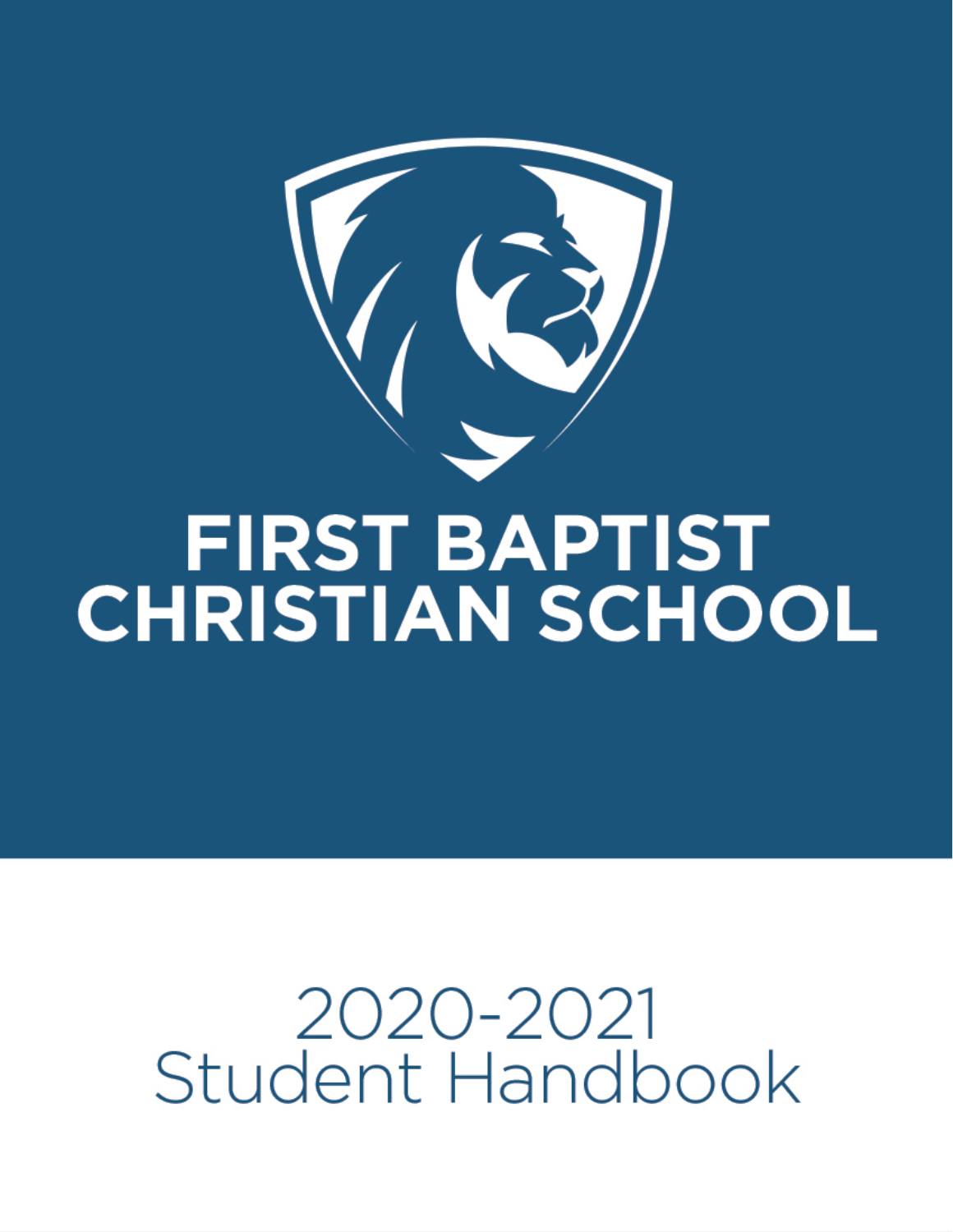# INTRODUCTION

#### PURPOSE STATEMENT

First Baptist Christian School is a ministry of Kennesaw First Baptist Church reaching into the community ministering to people where they live, work, learn, struggle and play leading them to a deep personal relationship with Jesus Christ.

The church, the school and parents maintain necessary and equal purposes:

- The church's role is to provide godly counsel in educational matters.
- The school's role is to provide spiritual and academic excellence.
- The parent's role is to choose a church and a school that closely matches their own values and beliefs.

#### MISSION STATEMENT

Our mission is to partner with parents to equip learners to face the challenges of life God's way.

First Baptist Christian School is a place that:

- Supports parents and guardians in their God-given responsibility to nurture and train their children.
- Equips learners with tools that are necessary to realize their God-given potential - spiritually, academically, socially, emotionally and physically.
- Enrolls learners from a diverse population economically, socially and educationally - who can be successful while accomplishing a challenging curriculum.
- Develops character in students, which enable them to meet the challenges that life brings their way.
- Teaches learners using God's direction found in the Bible, so they will know God's way.

#### VISION STATEMENT

FBCS students will gain:

- Knowledge with a Christian worldview.
- Godly wisdom to grow spiritually and academically.
- Discernment to deal with life socially and emotionally.
- Ability to balance physical life.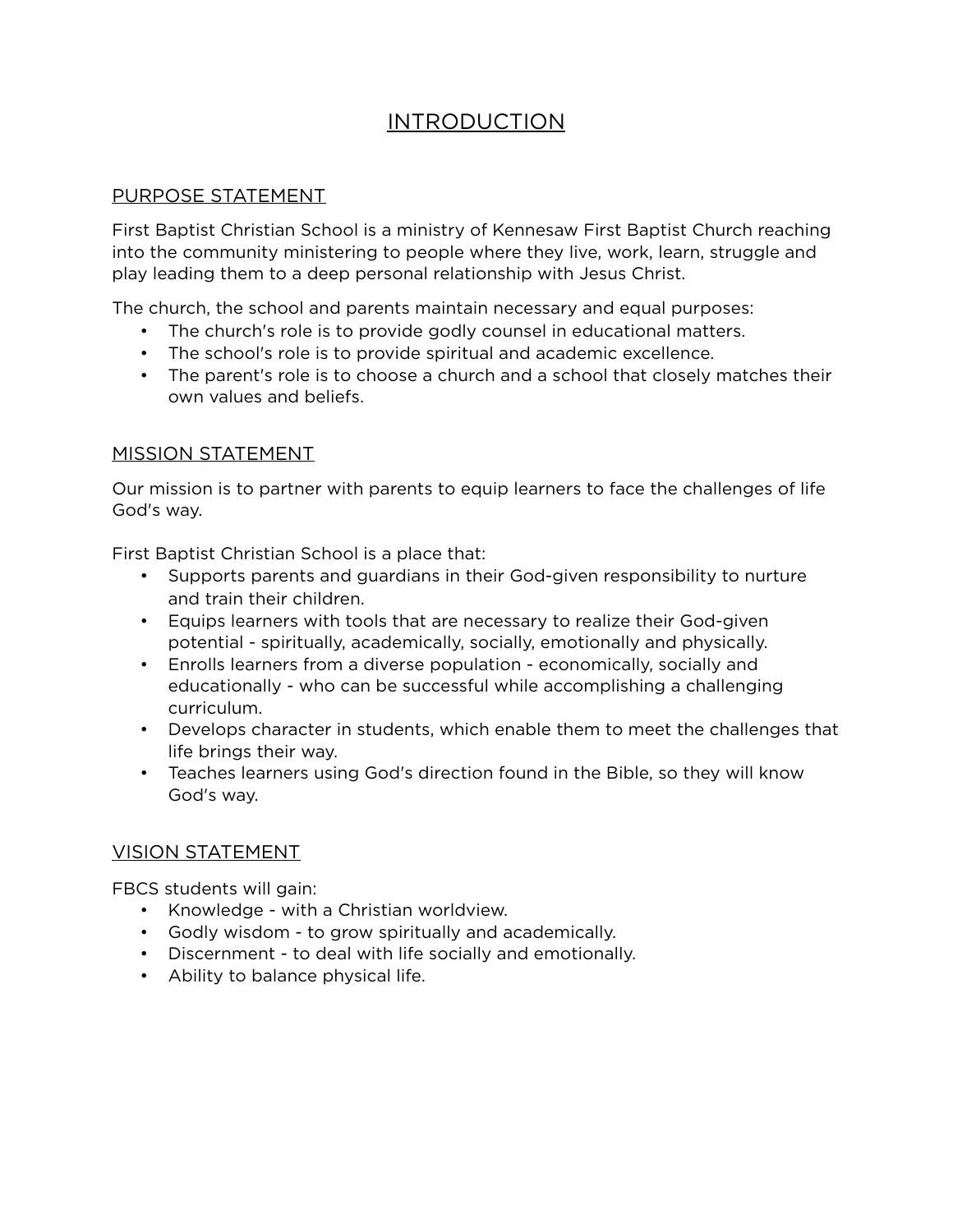## FAITH STATEMENT

We believe:

- The Holy Bible is inspired by God, completely infallible and inerrant, and is the authoritative word of God; therefore, it is the basis on which education stems. (1 Peter 1:21)
- One God is eternally existent in three persons: God the Father, God the Son, and God the Holy Spirit. (Gen. 1:1)
- God created man in his own image. When man brought sin into the world, a renewing of the mind was required for man to transform into God's image. God created all of creation by His direct act, not evolution. (1 Cor. 3:18; Col. 3:10; Gen. 1:26-27)
- God is omnipotent. God is sinless, and through His Son, Jesus, gave a sinless example of life on earth by which we should pattern our own lives. Miracles occurred through Jesus Christ. Jesus Christ was born of a virgin, Mary. Jesus Christ died to save us from our certain death. Jesus Christ arose and ascended to Heaven to serve and live at the right hand of God, the Father. God will return to earth in the form of His Son, once again. (Rev. 19:11)
- God desires His believers to join in Christian love and spiritual unity in the name of Jesus Christ. It is our duty to promote harmony. (Ps. 133)
- God lives within each and every Christian; He enables us to live, as He would have us live.
- (Rom. 8:11-13)
- Adam and Eve yielded to the temptation of Satan and became fallen creatures. All men are born in sin. Salvation is based upon our belief in Jesus Christ and through faith, knowing that He, God's Son, died on Calvary's cross so that we may have everlasting life through Him. Upon this faith and belief, we may be spiritually born again by God's grace. (John 3:16)
- Baptism by immersion represents the act of death to the old life, burial and resurrection into the new life of Christ, which was the example Jesus Christ gave us. Therefore, when we accept, by faith and belief, Jesus Christ, we follow His example of baptism by immersion. (Rom. 6:4-5)
- Each learner should hear how to come to know Jesus Christ as Lord and Savior and to be challenged to meet life with God given character traits. (Mt. 18:14)

# PHILOSOPHY STATEMENT

The philosophy of First Baptist Christian School is based on the premise that man is a unique creation of God and man's ultimate purpose is to glorify God. The faculty and the staff recognize that God creates each student with unique God-given abilities. FBCS seeks to help each student reach his/her potential by guiding him/her spiritually, academically, socially, emotionally and physically. (I Corinthians 6:19-20; 10:31, Luke 2:52)

FBCS recognizes the primary responsibility for education rests with parents. Therefore, FBCS seeks to serve as an extension to support parents in this task. FBCS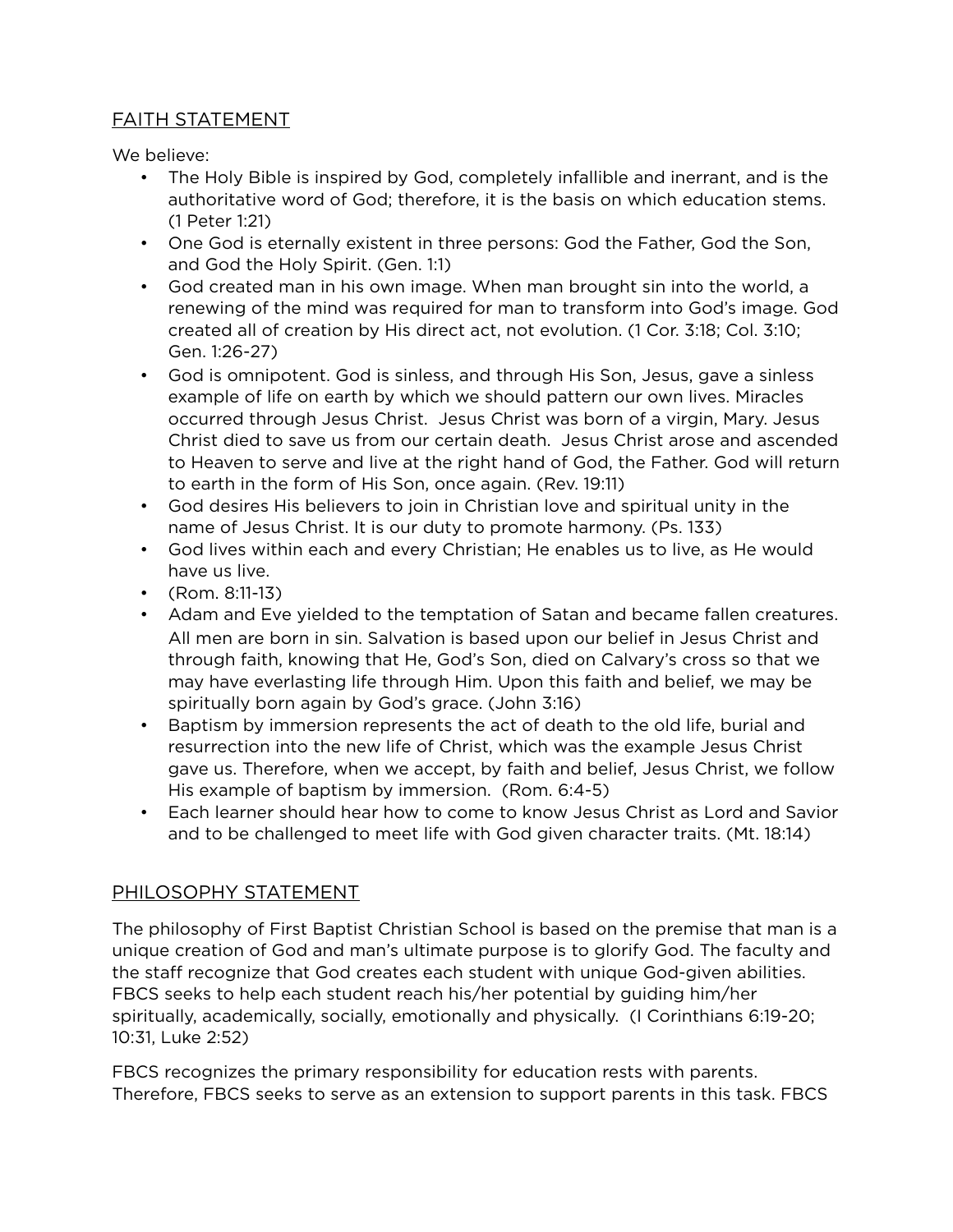follows God's Word in rearing and discipline, partnering with the parents to equip learners to face life's challenges God's way. (Psalm 78:5-6, Ephesians 6:1-4, Proverbs 22:6, Colossians 3:20-21)

Education and learning are God-given requirements, and all instruction at FBCS is Bible-based. (Deuteronomy 6:6-7; 4:2-9, Proverbs 3:1-9)

The specific content grows from the following:

- 1. God's mandate at creation for mankind to have dominion over the earth, requiring learning in the areas of language, mathematics, the physical and natural sciences, technology and the arts.
- 2. (Genesis 1:1; 26-28)
- 3. Mankind's intensified need to understand the curricular areas, as well as the social and health-related sciences and the study of God's Word, brought about by the hostile environment after the fall. (Genesis 3:9-24)
- 4. Christ's command for His followers to evangelize the lost and to disciple believers, which further elevates men and women to master the abovementioned areas. (Matthew 28:18-20)
- 5. First Baptist Christian School seeks to help children develop a better understanding of how their unique God-given abilities allow them to see God in the world around them.

At FBCS, we provide students with a place to encounter God through caring and encouragement.

#### STATEMENT OF COOPERATION

The State of Georgia requires FBCS to report allegations of suspected child abuse to the proper governmental authority when there is reasonable suspicion or reasonable basis for believing that physical or emotional abuse, sexual abuse and exploitation, inadequate supervision or other forms of abuse have occurred. While the school is expected to communicate with parents regarding the wellbeing of their children, the administration is placed between the parent and the state, acting on behalf of the student and in accordance with state law. It is the school's policy to refrain from contacting parents in advance of making a report to legal authorities. Appropriate school staff will make such reports in the best interests of the child and do not, once reasonable suspicion is established, have any legal alternative except to make the report to the proper authorities for their investigation and review. The school may also undertake an inquiry prior to making a report to determine whether or not there are sufficient grounds to require reporting.

The State of Georgia requires FBCS to report the names of all students in the Elementary (K-5th grade) to Cobb County. FBCS cooperates fully with all health and fire officials.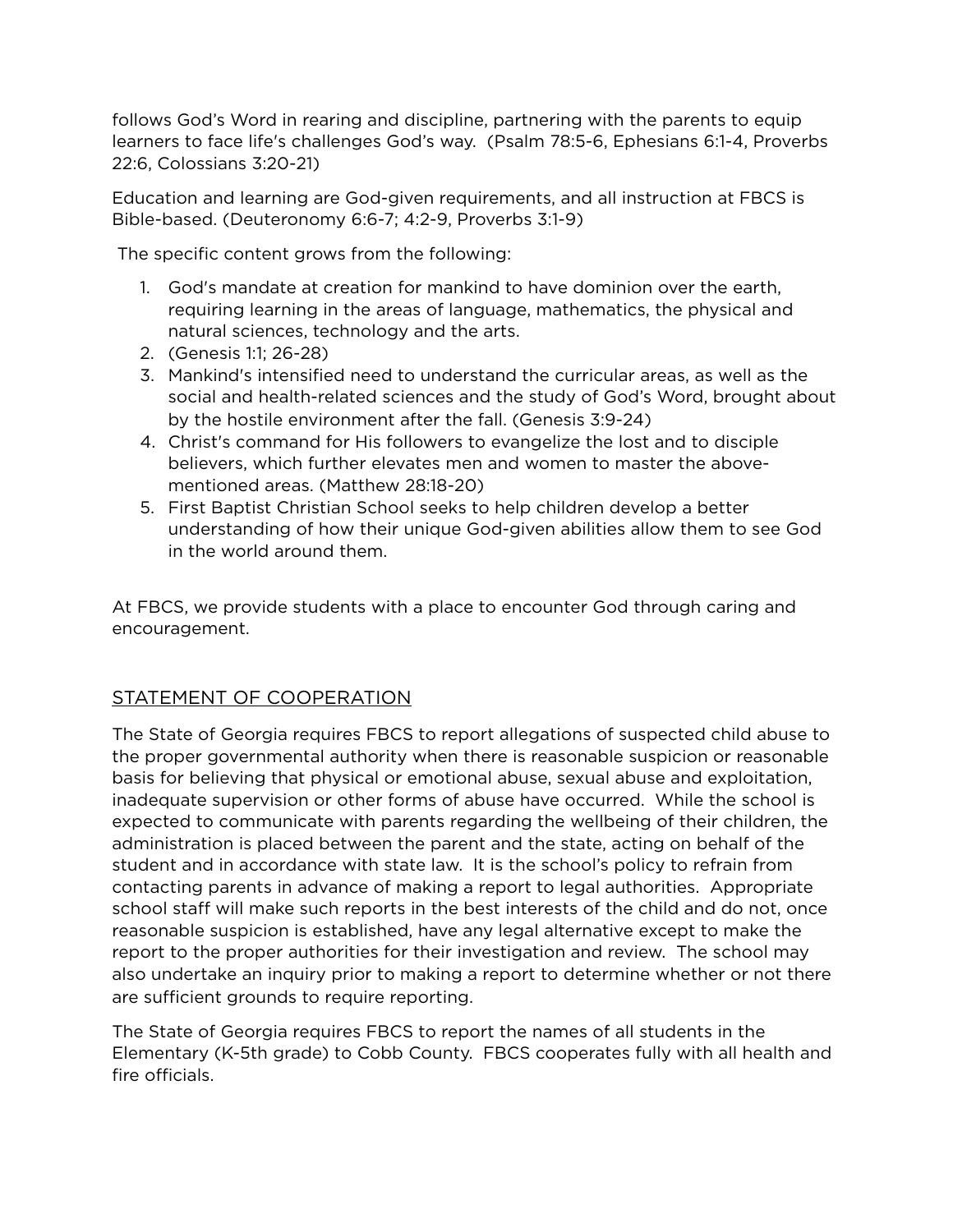#### STATEMENT OF POLICY

First Baptist Christian School reserves the right to make changes, amendments and corrections to the rules and policies of the school, at any time, with or without prior notice.

# ADMISSION/ENROLLMENT/RE-ENROLLMENT GUIDELINES

#### NON-DISCRIMINATORY POLICY

First Baptist Christian School admits students of any race, color, national and ethnic origin to all the rights, privileges, programs and activities generally accorded or made available to students at the school. FBCS does not discriminate on the basis of race, color, national and ethnic origin in administration of its educational policies, admissions policies and other school-administered programs.

#### APPLICATION

All students K – 8th grade are assessed as part of the entrance/admissions process. All students must be the required age by the date set for that class by the State of Georgia. Our staff is not qualified to deal with certain learning/behavior disabilities; therefore, the administration may require additional testing before entrance or at any point during the student's time at FBCS, at the expense of the parents.

#### Preschool

In order to be accepted to our school, the following items are taken into consideration:

- 2-year olds No testing required
- 3-year olds No testing required
- PK4 Entrance Testing

#### Kindergarten

In order to be accepted to our school, the following items are taken into consideration:

• Entrance Assessment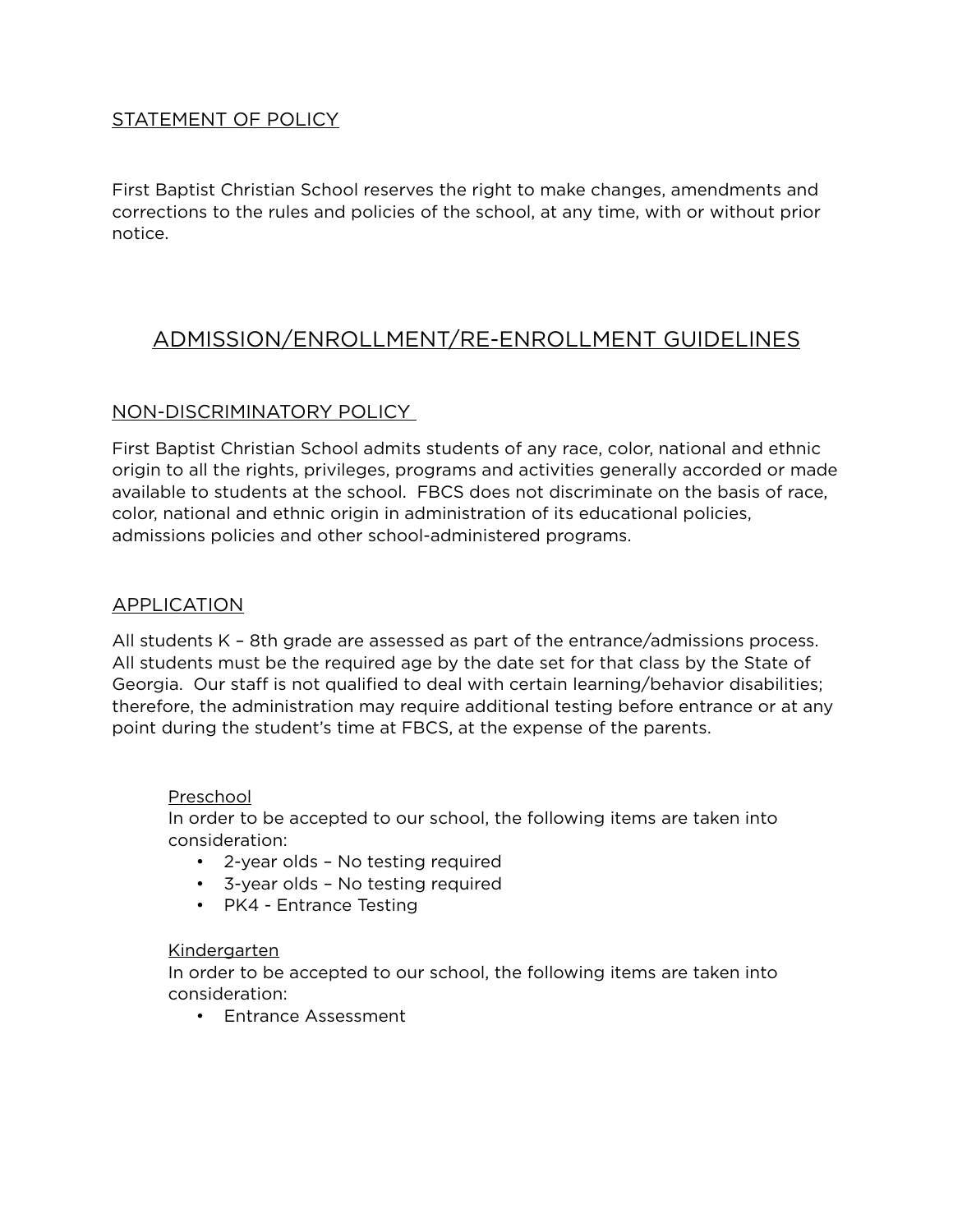#### 1st - 8th Grade

In order to be accepted to our school, the following items are taken into consideration:

- Entrance Assessment Past report cards
- Past standardized testing scores
- Past teacher recommendations

Our admission team will take all of these items into consideration, and all required paperwork and documentation must be submitted before the admission team can make a decision. A student may not

begin school until all documentation has been submitted and the online application process including setting up the FACTS tuition management agreement are complete.

Please note that all students are on a 30-day probationary period. If students are unable to perform academically or exhibit behavior problems that distract from the education of other students, the student may be asked to find a diferent school. All private and public schools are required by the Georgia Department of Human Resources to have on file a current immunization record for every student enrolled. Please see the immunization section for complete details.

#### CUSTODY PAPERS

All copies of custody papers and/or letters of guardianship must be on file in the school office. Custody papers must be complete court copies in hard copy format. This legal documentation must be placed in our hands not emailed. If a student is living with a guardian or parent following a divorce or has any other change in custody, please notify the Headmaster and provide the required documentation. It is the parent's responsibility to inform the school yearly of any custody issues within the home.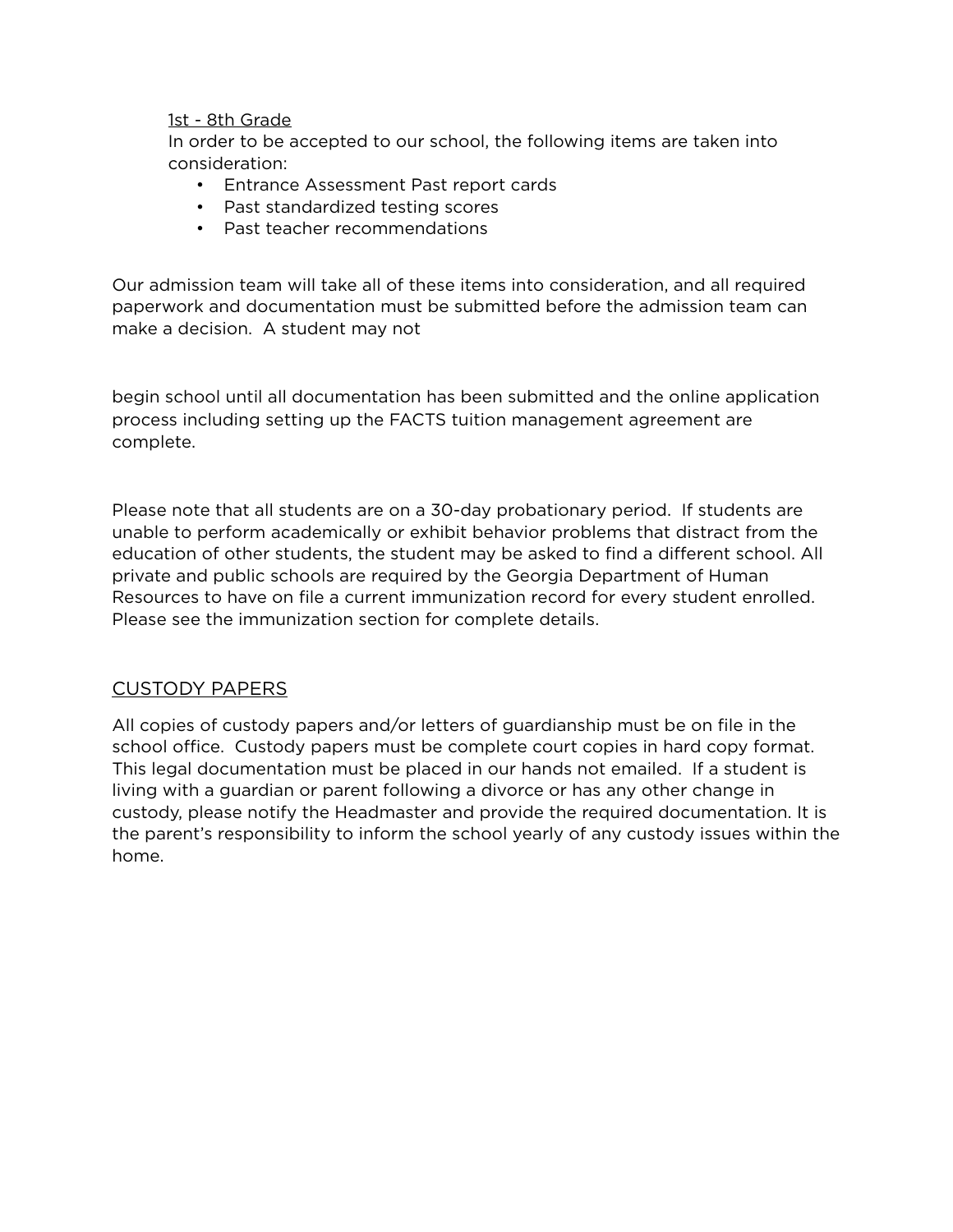#### DISMISSAL POLICY

Reasons for dismissal from FBCS:

- 1. Account past due (see financial policy for detailed information)
- 2. Extremely disruptive or destructive behavior from a student
- 3. Inability to develop cooperative relationship (see CCCR under Character expectations and school parent partnership agreement in the application)
- 4. Immunizations not kept up-to-date as required (unless exemption form on file in the office.)
- 5. The student no longer qualifies academically.

#### FINANCIAL POLICIES

- 1. The yearly tuition is an annual fee. If you desire an installment plan, you must arrange this through our on-line payment system. Directions are on our website under Admissions tab.
- 2. If you are participating in the on-line payment plan, payments will be drafted from your account on the 20th of each month beginning in June and extending through May. If your first payment is drafted from your account in June or July, the February payment will be skipped so you may pay your admission fee for the next school year. If your first payment is drafted from your account in August or later, you will be required to pay a tuition payment in February. This applies to Preschool and Elementary divisions. If your account has an NSF payment, your child will be subject to dismissal from FBCS. Your child will not be allowed to return until your payment is up to date. Once your child is dismissed, his/her class placement will be considered open.
- 3. If any other payment made directly to FBCS, such as checks for lunch tickets, fundraising, etc., is returned to us due to insufficient funds, we will request replacement payment with the additional funds to cover NSF fees from the bank.
- 4. School records will not be released at any time for any student when there is any balance due on any student account. Report cards may be held throughout the school year if your account is not current.
- 5. Accounts that are not current at the end of the school year may be sent to collections.
- 6. Your child is enrolled for the entire school year. We do not refund for absences. If your child is withdrawn, you must notify the school in writing at least thirty days prior to withdrawal or the next payment will be due.
- 7. Payments made to FBCS must be in the form of check or money order unless prior arrangements have been made with the Administration. This process assists us with records and properly crediting your account.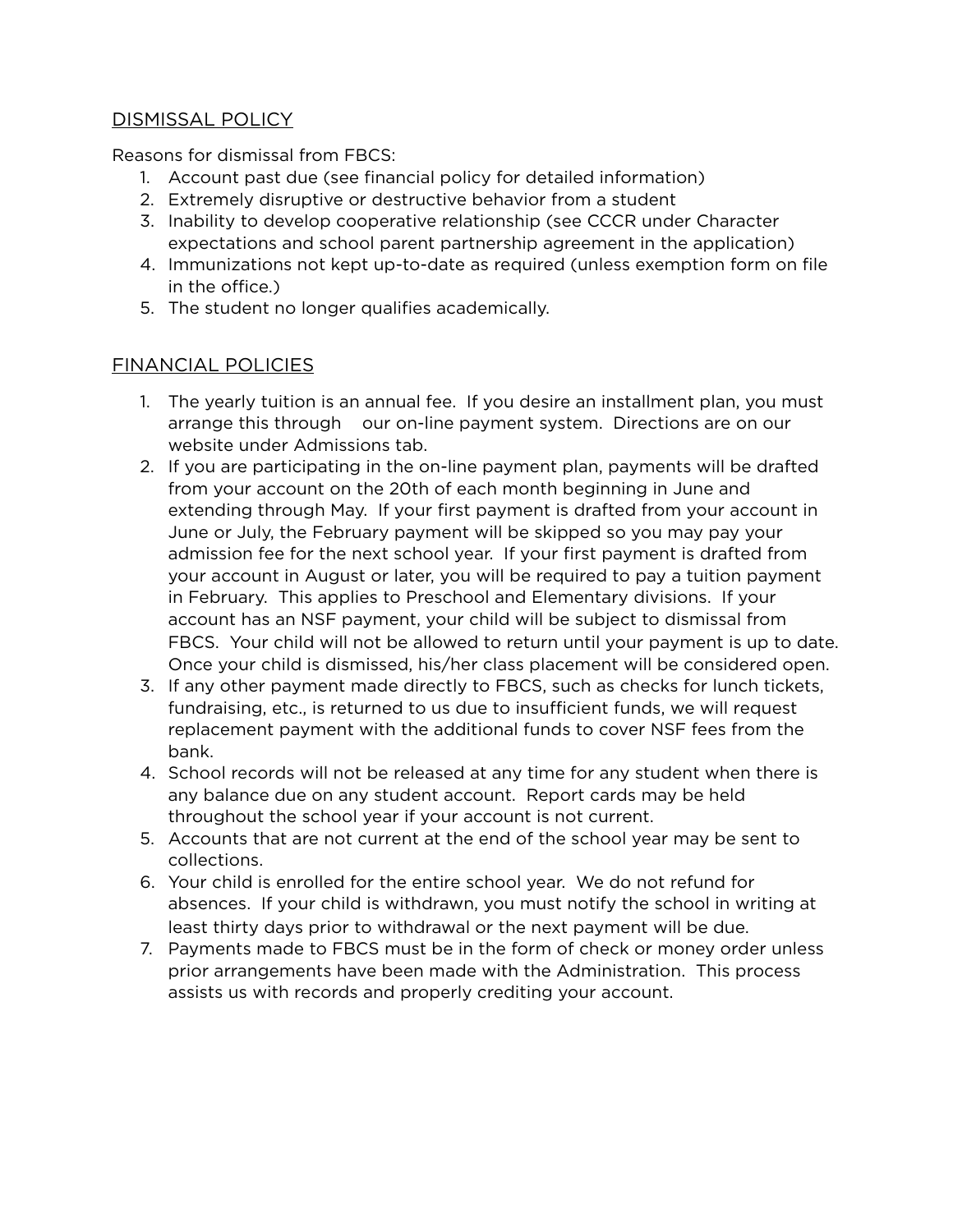#### **IMMUNIZATIONS**

Georgia law requires every child entering a Georgia school (preschool and elementary) for the first time to have a Certificate of Immunization showing that the child has adequate protection against varicella (chicken pox), Hepatitis B, diphtheria, pertussis (whooping cough), tetanus (lockjaw), polio, measles, rubella (German measles) and mumps.

- The Certificate of Immunization must be signed by a physician licensed under the laws of Georgia or by a qualified employee of a county health department on forms provided by the Georgia Department of Human Resources (Form 3231). If your certificate expires, you have 30 days to provide FBCS a current certificate. Failure to do so will result in your child's dismissal until the current certificate has been provided.
- A child who cannot be immunized because of a medical disability can be given a special certificate by a licensed physician or a county health department. If a child is not immunized for religious reasons, an exemption waiver must be obtained and notarized. For more information, contact DHR. FBCS must follow all state guidelines regarding the control of infectious disease. Non-immunized students will be dismissed from school if an outbreak occurs until obtaining clearance, in writing, from a licensed medical provider or health department.

Georgia law also requires that children, upon entry into kindergarten and elementary school for the first time to have vision, hearing and dental screenings (Form 3300).

#### TUITION

Full tuition for school year is due June 1st, a 4% discount will apply to full tuition payments. If you desire a payment plan, you must enroll with our on-line payment system as instructed by FBCS. If you pay in full, you must pay with a check or money order. Please do not send cash to school. Make checks payable to First Baptist Christian School or FBCS.

#### TUITION DISCOUNTS

#### Church Discount

To receive the church member discount:

- 1. You must be an active member of KFBC either through transfer of church membership from another church or through baptism at KFBC. You must be an official member for at least 6 months before receiving the discount.
- 2. You must be the parent/legal guardian of the enrolled student.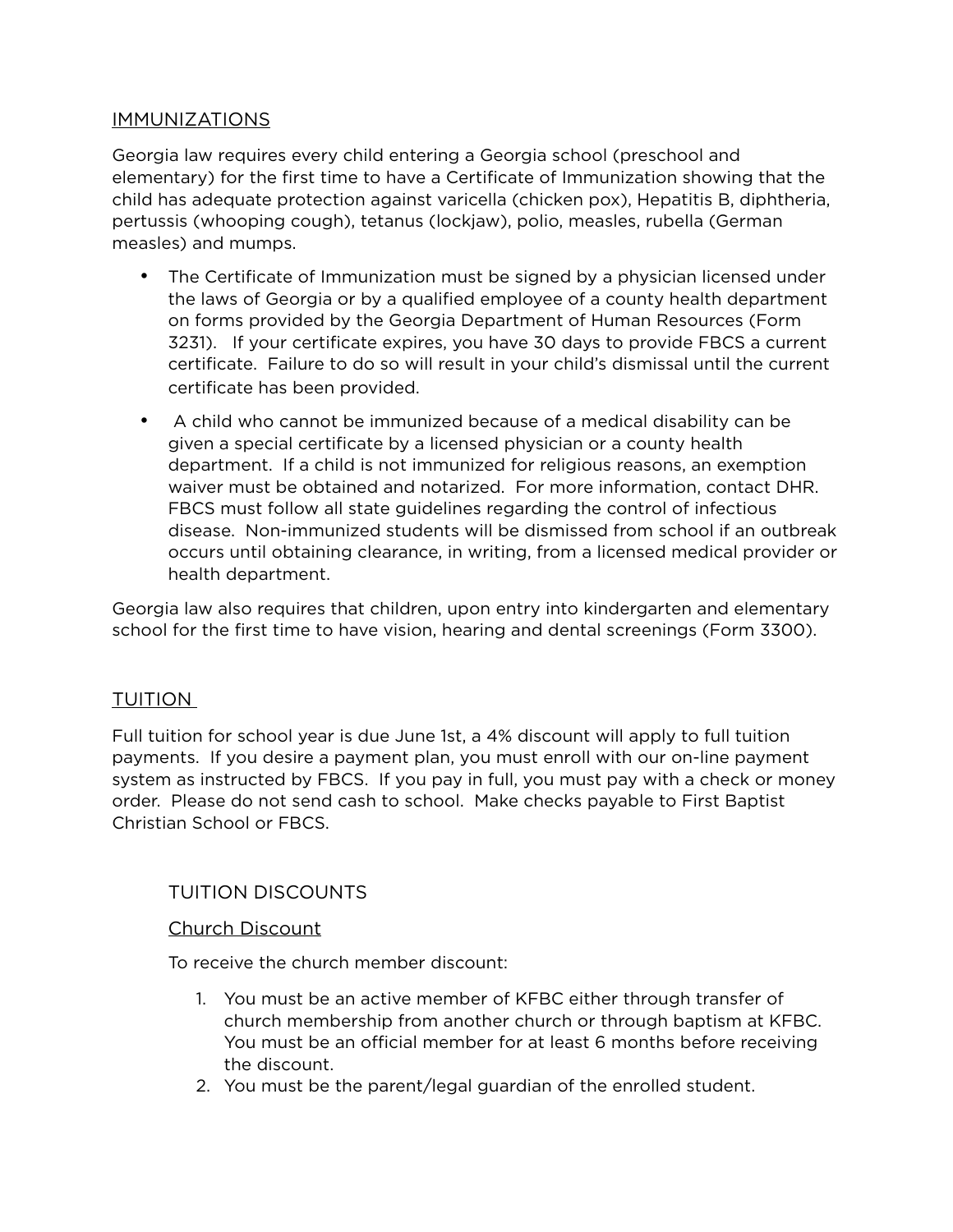- 3. Discount will begin on the first full month after eligibility. We do not prorate tuition for partial months as a church member.
- 4. You are responsible for telling us if you become a member. FBCS will confirm your church membership with KFBC church records and then calculate the 6-month period from that time. At the end of the 6-month period, FBCS will check church records to make sure you are an official member as stated in #1 above and that your attendance meets the 75% requirement listed in #2 above. If this requirement has been met, you will begin to receive your discount.

#### Sibling Discount

FBCS offers a sibling discount. Your oldest enrolled child must pay full tuition. For each younger sibling, you will receive a 5% sibling discount.

*Multiple Discounts: A maximum of one discount will be allowed for each family and discounts are not cumulative. The Early Bird Discount of 4% will be applied to the balance after another discount is applied.*

# CHARACTER EXPECTATIONS

# CHRIST-CENTERED CONFLICT RESOLUTION (referred to as CCCR)

It is imperative that our students learn to interact with all types of people. The (CCCR) method will be taught to the students; therefore, we as adults should model this process for them. Matthew 18 addresses the issue of dealing with problems within the church. With minor modifications, however, various Para-church organizations, including Christian schools, should effectively and efficiently apply the standards of this scriptural passage.

Literally thousands of interpersonal relationship opportunities exist to either violate or fulfill the principles of Matthew 18. A common violation involves parents not willing to discuss a problem with a teacher, but instead, attempting to take the matter directly to the school Headmaster or other uninvolved parties. The five levels of appeal should be followed.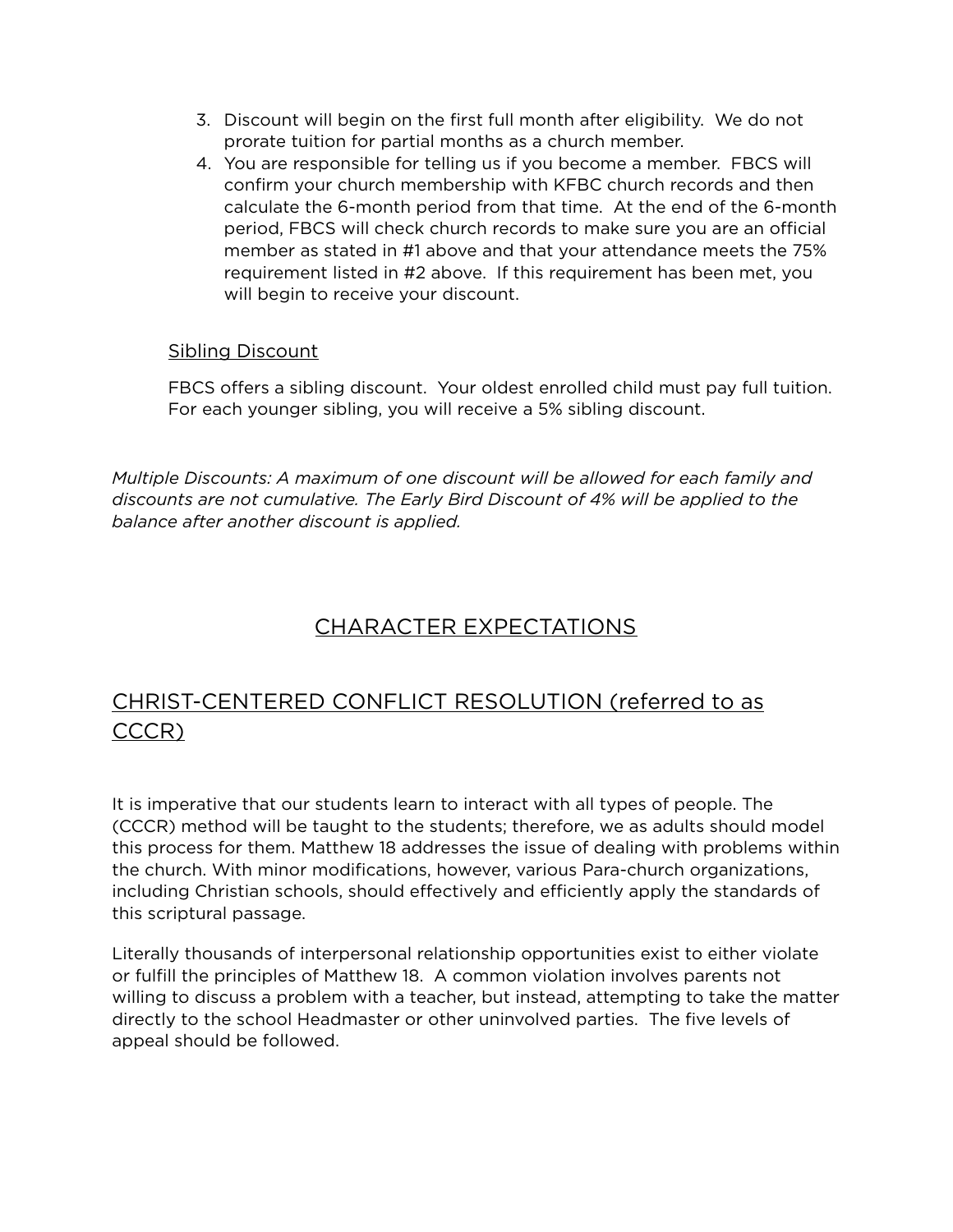#### Levels of Procedure

Level 1: Requires an in-person meeting with whom you are in conflict on a one-toone basis involving no one else. Confidentiality is the key. The conflict is not to be discussed with anyone else. If the problem cannot be resolved, a summary of the meeting must be written out by the grievant within three days of the meeting and signed and dated by both parties. Without written documentation, the grievance cannot progress.

Level 2: The grievance is submitted by the grievant to the business office manager who will attempt to resolve the matter. If the problem cannot be resolved, a summary will be written by the business office manager within three days of the resolution attempt. The summary must be signed and dated by all parties. Without written documentation, the grievance cannot progress.

Level 3: If the grievance is unresolved, it can be appealed to the next level by submitting it to the Headmaster. The Headmaster meets with all parties involved to discuss the problem.

 Level 4: If the grievance remains unresolved after completing Levels 1, 2, and 3, it may be sent to the Chairman of the School Board for consideration. The Board has the right to review the grievance. If the Board chooses, the entire board or a committee thereof will meet to hear the grievance and answer in writing. If the matter is still not resolved, the grievant may request that the matter be submitted to arbitration.

If after any of the above levels, the issue has been resolved, a signed and dated summary of resolution must be submitted to the Headmaster within 3 days of resolution.

# ANTI-BULLYING POLICY

Types of Bullying:

Physical Bullying

- Hitting, kicking or pushing someone or even just threatening to do it
- Stealing, hiding or ruining someone's things
- Making someone do things he or she doesn't want to do

Verbal Bullying

- Name-calling
- Teasing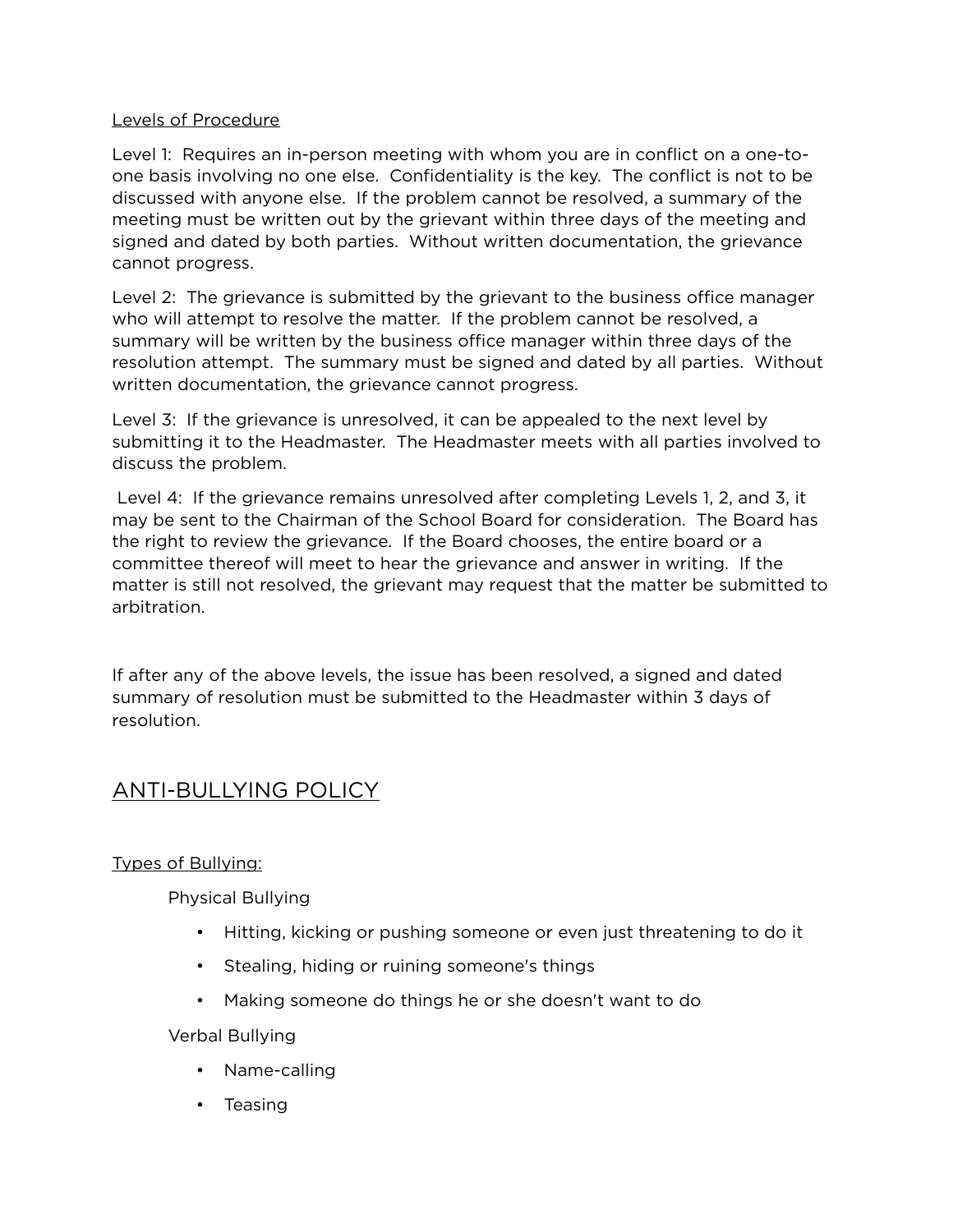• Insulting

Relationship Bullying

- Refusing to talk to someone
- Spreading lies or rumors about someone
- Making someone do things he or she doesn't want to do

The items listed above apply to actions made by students toward any staff member, student or other person visiting FBCS. At any time, the items listed above will result in one of the following consequences.

Extreme cases such as physical violence or behavior resulting that could be viewed as a criminal act (i.e., stealing or damage of property), will be reviewed by Administration and possibly by the FBCS School Board for an immediate suspension or expulsion of FBCS.

Documentation is required by any staff member, who implements any of the following discipline actions:

#### Consequences of Bullying at FBCS

#### 1st OFFENSE - 2 missed recess times Read an article on a form of bullying and complete a one-page summary on what you learned. Paper will be reviewed by the Headmaster.

2nd OFFENSE - 1 hour detention after school ; meeting with parents

3rd OFFENSE - In-School Suspension : 1 day of out-of-school suspension. Recommendation may be made to administration for withdrawal.

4th OFFENSE - Expulsion

The student will be un-enrolled and asked to find a diferent school.

# POSSESSION AND USE OF TOBACCO PRODUCTS

The use of any tobacco product is prohibited in any building.

# PROFANITY

The use of profanity, vulgar language or gestures by students or staff members portrays a negative image and is unacceptable. Profanity on school grounds will not be tolerated and will be treated as a discipline problem and punished accordingly.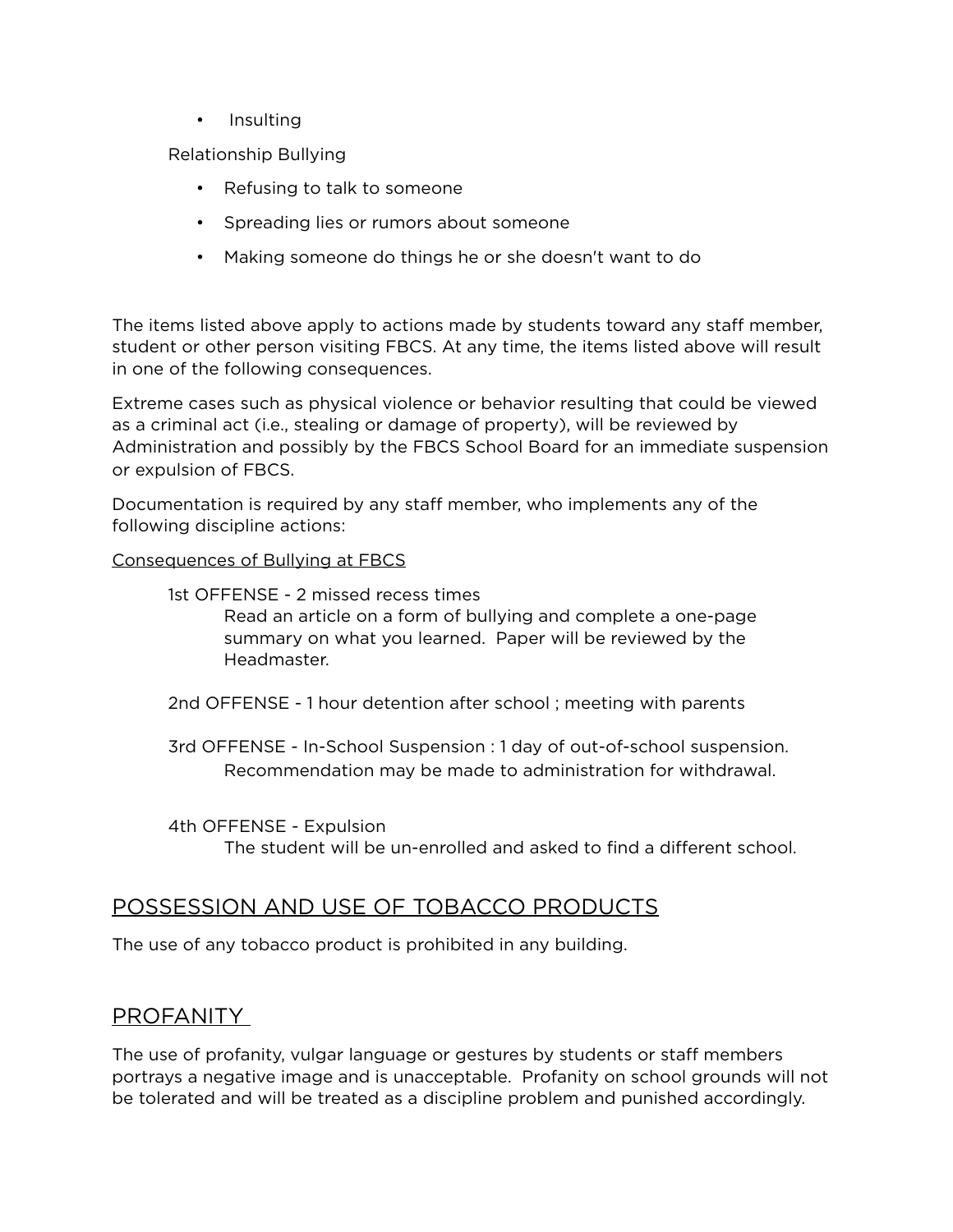# WEAPONS POLICY

- I. A student shall not use or threaten to use, or sell, attempt to sell or conspire to sell, or possess, handle, or transmit or cause to be transmitted, a weapon, either concealed or open to view, on school property, as hereinafter defined. School property includes, but is not limited to, (i) the land and improvements which constitute the school, (ii) any other property or building, wherever located, where any school function or activity is conducted, (iii) any bus or other vehicle used in connection with school functions and activities, included but not limited to, buses leased by FBCS and privately-owned vehicles used for transportation to and from school activities; and (iv) personal belongings, automobiles or other vehicles which are located on school property. A suspension may be assigned for a minimum of one day. Police will be called in the case of a threat.
- II. The definition of "weapon" for purposes of this policy is one that includes, but is not limited to, the following items:
	- A. Category I: Any loaded or unloaded firearm. A firearm includes any weapon which will or is designed to or may readily be converted to expel a projectile by action of an explosive (e.g., pistol, starter gun, revolver, rifle, shotgun); the frame or receiver of any weapon described above; any firearm muffler or firearm silencer; any explosive, incendiary, or poison gas, which includes a bomb, grenade, rocket having a propellant charge of more than four ounces, missile having an explosive or incendiary charge of more than one-quarter ounce, mine, or similar device; any weapon which will, or which may be readily converted to, expel a projectile by the action of an explosive or other propellant, and which has any barrel with a bore of more than one-half inch in diameter; and any combination of parts either designed or intended for use in converting any device into any destructive device described in the two immediately preceding examples, and from which a destructive device may be readily assembled.
	- B. Category II: Any pellet or BB gun, antique firearm, or any similar weapon that does not meet the definition of a Category I weapon; any Bowie, Dirk, machete, switchblade knife, ballistics knife, any other knife having a blade of three or more inches; any razor (e.g., straight, regular, retractable, etc.); any defensive device (e.g., stun-gun, laser); mace, pepper gas or like substances; ammunition, "look-alike" bomb; any "martial arts" device (e.g., Chinese Star, nunchaku, dart, etc.)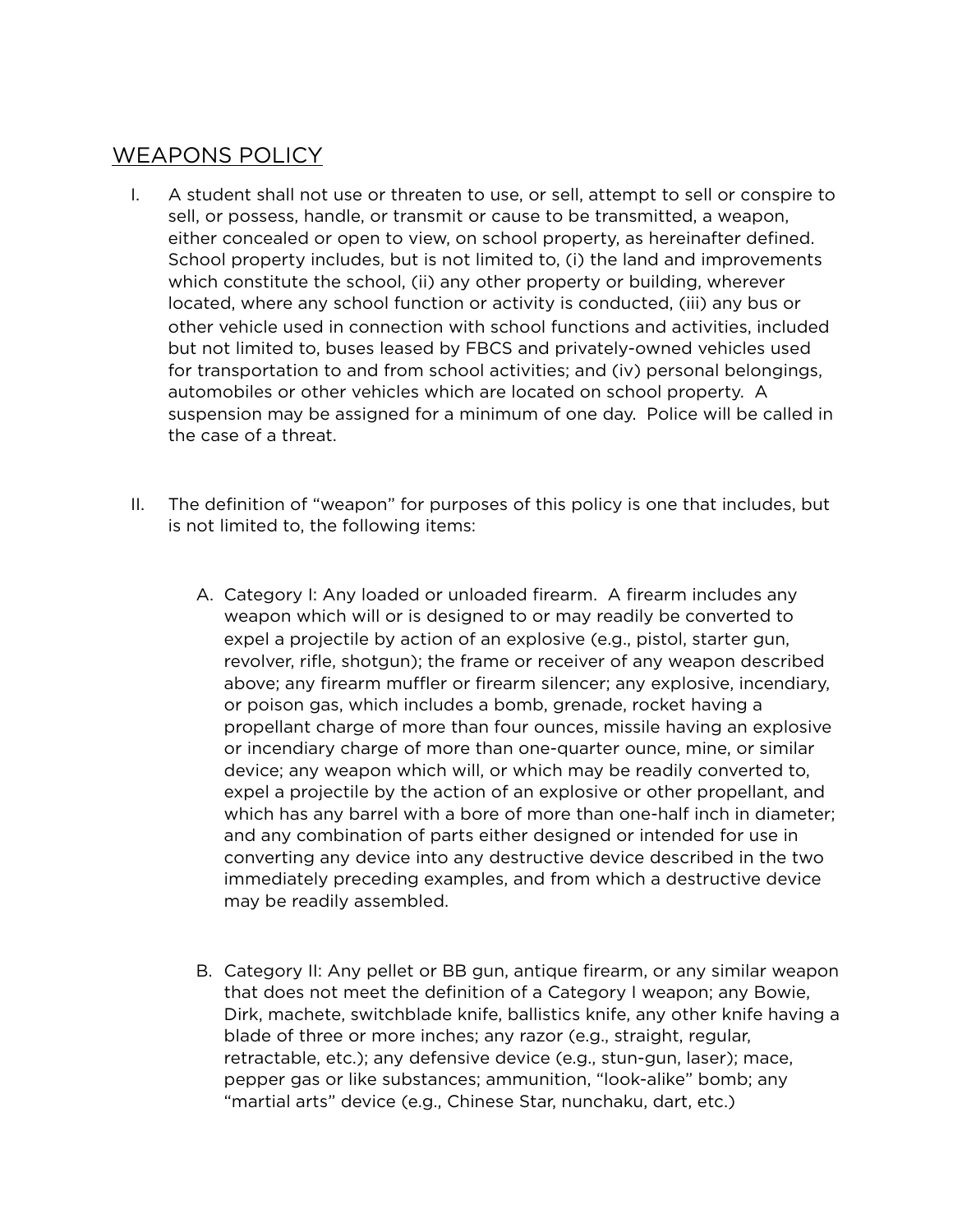miscellaneous devices such as swords, sword/knife canes, ice picks, chains, bow and arrows, brass/metal knuckles, objects placed on fingers, in hands, or on fists or knuckles to provide a "loaded fist," etc.; or any tool or instrument which the school staff could reasonably conclude as being a violation of the intent of this policy which, by way of illustration, shall include, but is not limited to, studded or pointed rings and bracelets, or other ornamentation, etc. or any "look-alike" object that takes on the appearance of any of the foregoing.

- C. Any knife or instrument having a blade of less than three inches, any "look-alike" firearm, plastic disposable razor, BB's, pellets or slingshot or anything used as weapons.
- III. Any behavior involving the possession, distribution or use of a weapon by a student under school jurisdiction which school officials have reason to believe constitutes a violation of local, state or federal law shall result in immediate notification to appropriate federal, state, county or municipal law enforcement officials by the Headmaster or his/her designee. The school shall cooperate fully with law enforcement and judicial officials in the prosecution of such offenses.
- IV. All weapons shall be confiscated. The Headmaster or Health and Safety Associate shall determine the disposition of confiscated weapons.
- V. Penalties for violation of this policy:

#### A. ALL STUDENTS

The penalty for any student violating this policy with a weapon listed in Category I shall range from a minimum penalty of expulsion for one calendar year to a maximum penalty of permanent expulsion. The FBCS school Board has the authority to modify the minimum expulsion requirement of one calendar year on a case-by-case basis.

#### B. STUDENTS IN GRADES Kindergarten through Eighth Grade

1. Penalties: The penalty for an elementary school student who violates this policy with a weapon listed in Category II or III shall be a minimum of short term out-of-school suspension to a penalty of expulsion for a specified time which may include permanent expulsion.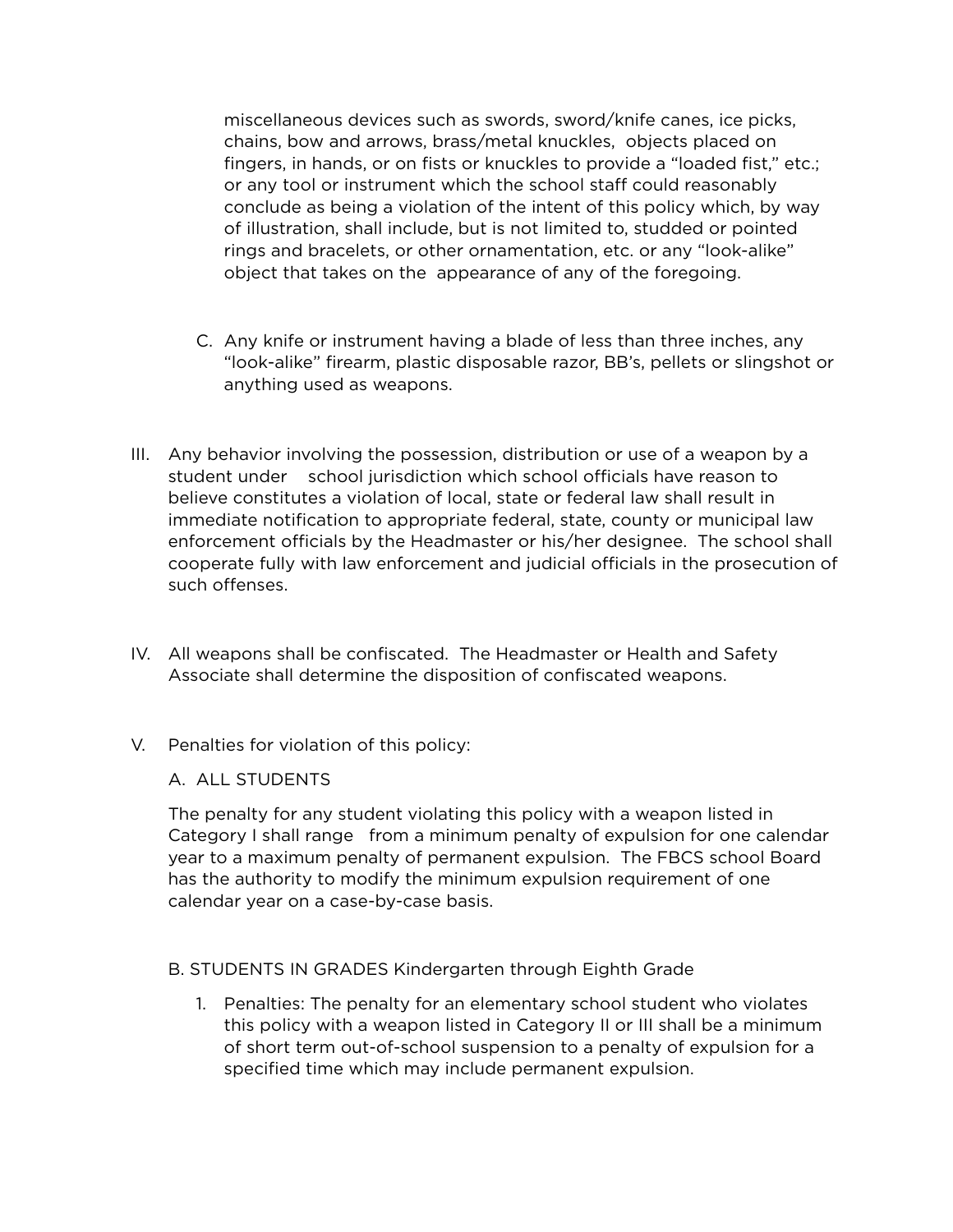Factors to be considered in determining the recommended penalty for students in grades Kindergarten through eighth grade, will include, but not be limited to, age, the maturity level of the student, willfulness and intent, the weapon involved, and such other circumstances as are deemed appropriate.

- 2. No weapons shall be used by students in an exhibit, presentation, or activity as a classroom or school sponsored event. Look-alike weapons to be used as props in a school activity shall only be used if the teacher obtains the written approval of the Headmaster prior to the activity. Any instructional activity in which weapons or look-alike weapons are being used by teachers or by students in designated curriculum areas or activities must be approved by the Headmaster, in writing, prior to the activity.
- 3. The decision to charge a student for violation of this policy shall be made by the administration following guidelines set up by the FBCS School Committee.

# DISCIPLINE PROCEDURES

# DISCIPLINE POLICY

Preschool and elementary students that do or do not follow school or classroom rules will earn the following consequences. We will let you know if they are on yellow or red rather than sending home the daily sheet.

Level 1: No behavior problems – Child is on green.

Level 2: When a child breaks a classroom or school rule or deviates from acceptable behavior, they will be verbally reminded of the rules. This will serve as his/her first warning and no other action will be taken. The behavior chart remains green.

Level 3: If the student misbehaves again by breaking the same or a diferent rule, the behavior chart changes to YELLOW. This serves as a visual warning and reminder to follow the rules. The consequence for yellow is determined by the classroom teacher. Each teacher may take away a portion of a privilege for that day, such as losing five minutes of recess time. The teacher will mark the behavior calendar appropriately.

Level 4: If the student continues to misbehave, the chart changes to RED. At this point, the student is removed from the group, if possible. A note will be sent home to the parents to sign and return, and the student loses more time from a privilege, such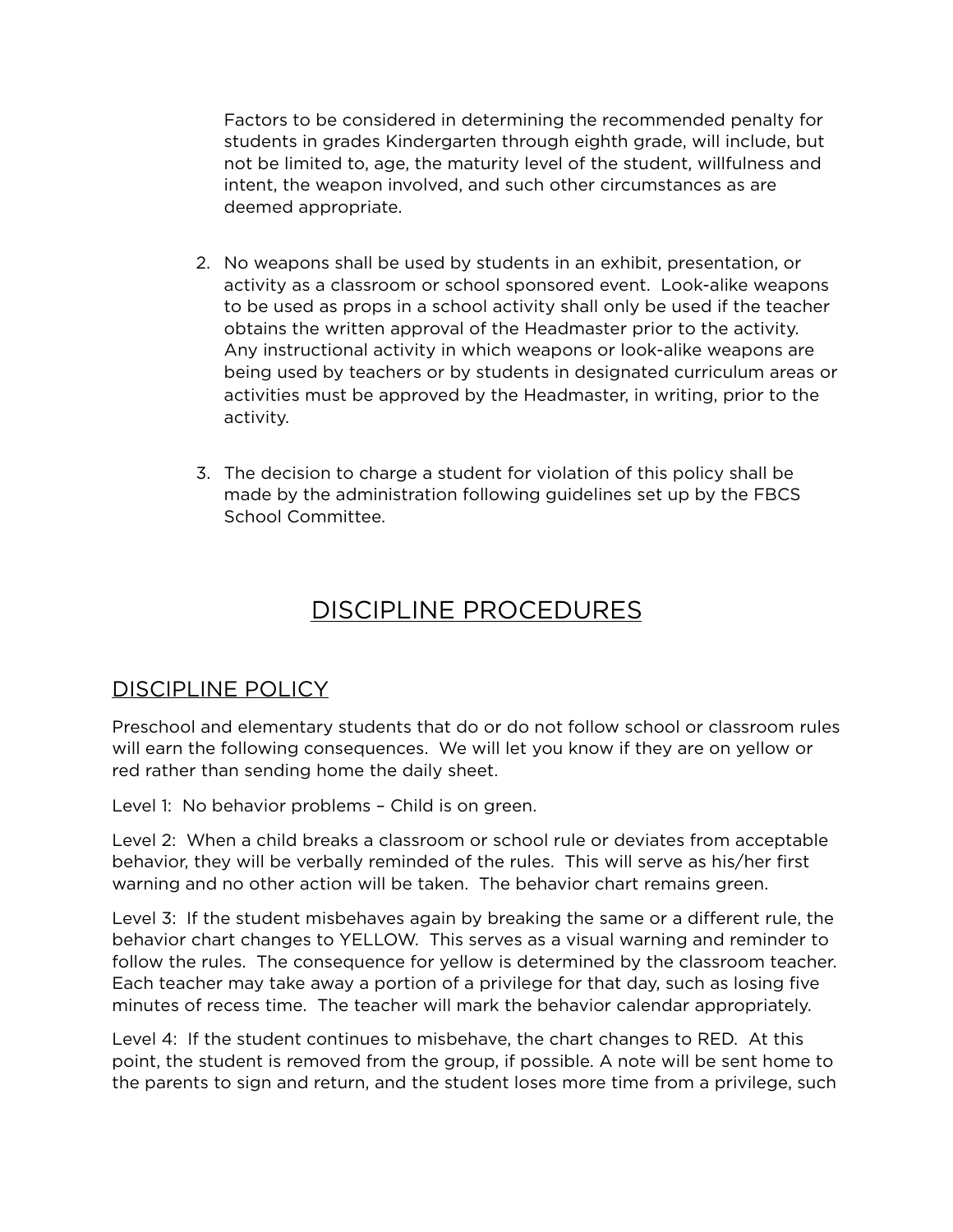as ten minutes of recess time, and a note of apology will be written to the teacher and turned in the following school day.

Level 5: Double Red – This level requires immediate removal from the classroom. A note is sent home to the parent to sign and return, and the student writes a note of apology to the teacher.

Other choices to be determined by an administrator, especially if the student is in the office more than once, are:

(a) Detention – work detail after school or during recess or on Saturday, approved in writing by parents. (b) Probation lasting through one grading period. Evaluation is made at the end of the period and the results may be (i) termination of probation, (ii) extension of probation, (iii) proceeding to Level 6.

Level 6: Student Out of Control – This level is determined solely by the administrator. It is one or more days of "in-school suspension" or "out-of-school suspension." Inschool suspension is used in cases of immediate or emergency situations or when the Headmaster deems appropriate. Out-of-school suspension will be used if Level 5 is reached too many times or harm to another student is extreme.

Level 7: Expulsion - When a student's behavior is such that it affects the attitudes and behavior of other students, such a student may be expelled for the school year and the expulsion may be entered on the student's permanent record. The decision to expel will be made by the School Board after reviewing all Level 1-6 documentation. The student may be allowed to return after the period of expulsion only after a thorough interview and the assurance that he/she has a repentant spirit and has maintained a good testimony. Certain severe first-time ofenses warrant immediate expulsion: purposeful stealing, cheating on a midterm or final examination, sexual immorality, drinking alcoholic beverages, the use of illegal drugs or use of weapons (see Weapons Policy in Parent-Student Handbook).

This discipline policy can be used in conjunction with the anti-bullying policy written above. At the Headmaster's discretion and depending on the discipline problem, the Headmaster may suggest another discipline plan on a case by case basis.

# FIGHTING OR HARMING SOMEONE

Fighting or harming someone is of a particularly disruptive nature in a school setting; therefore, the school will contact the parents of anyone who is involved, and the student will be sent home (or will be placed in in-school suspension until parents can be reached). Students may receive a five-day, out-of-school suspension for fighting. See Discipline Policy for additional information.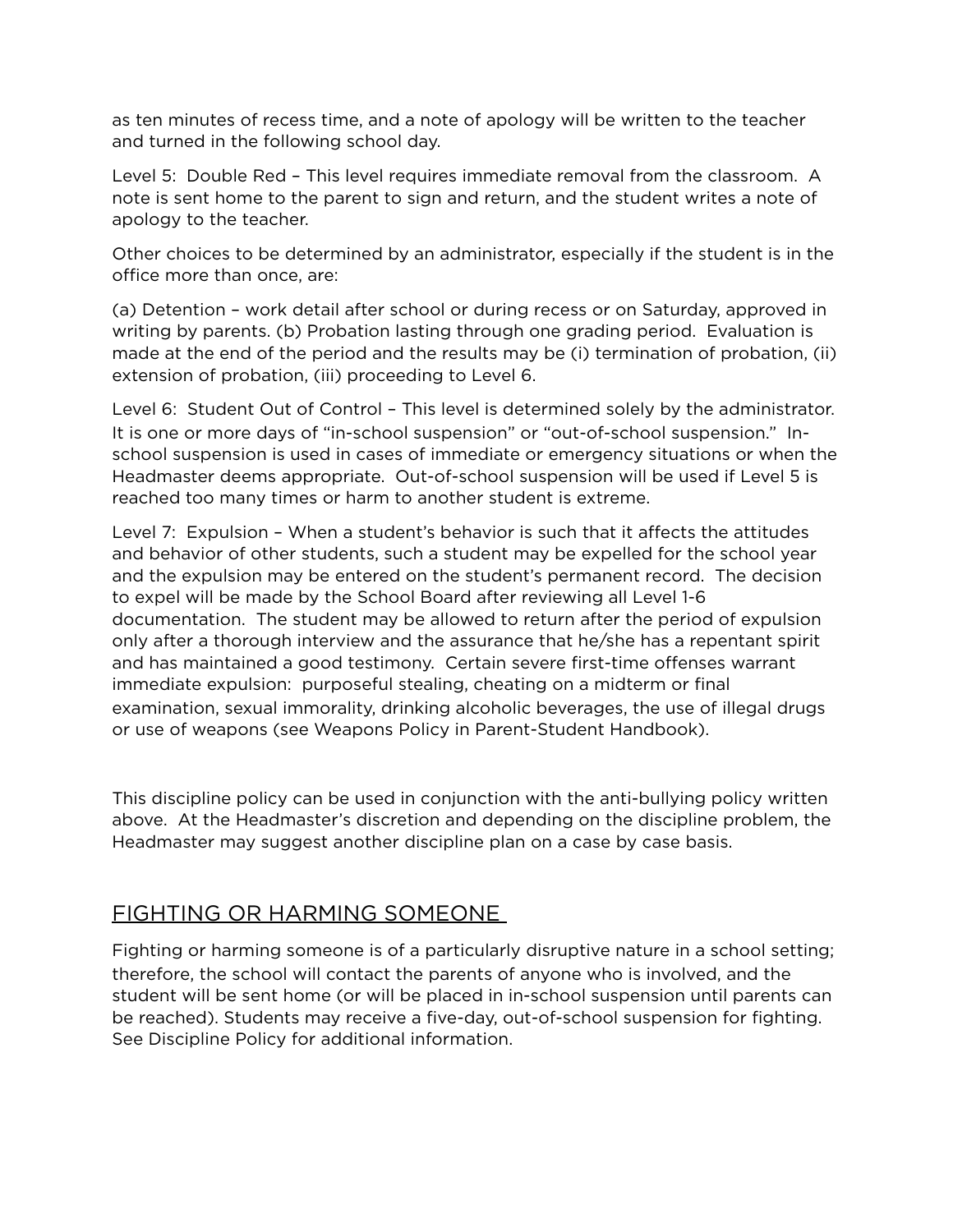# GENERAL SCHOOL INFORMATION AND PROCEDURES

# ACCESS TO THE BUILDING

For the safety of our students, students may not enter the building before 8 am or before the receptionist is on duty. If a teacher has made plans to meet with a student in the morning, the teacher will meet the student at the front doors and will stay with that student until the start of the school day.

# ACCIDENT/ILLNESS

In the event a student becomes seriously ill or injured at FBCS or an FBCS related function, every effort will be made to contact the parents or emergency contacts. If FBCS deems it necessary, we will call 911 immediately and follow the directions of EMS. Parents are responsible for keeping the emergency contact information and medical forms up to date.

## CALENDAR

Please refer to the website for the current school year calendar.

# CAR LINE PROCEDURES

Please refer to the website for current carline procedures.

# CHURCH FUNERAL POLICY

Occasionally, FBCS may be required to call an early release day due to a church funeral with a large number of anticipated guests. This is for the safety of your children. You will be notified by email from the school. Please make sure your contact information is always up to date.

#### **COMMUNICATION**

#### E-mail

FBCS communicates with parents primarily through e-mail and the FBCS website. Generally weekly emails from teachers will be distributed keeping you up-to-date on the happenings at the school as well as volunteer needs and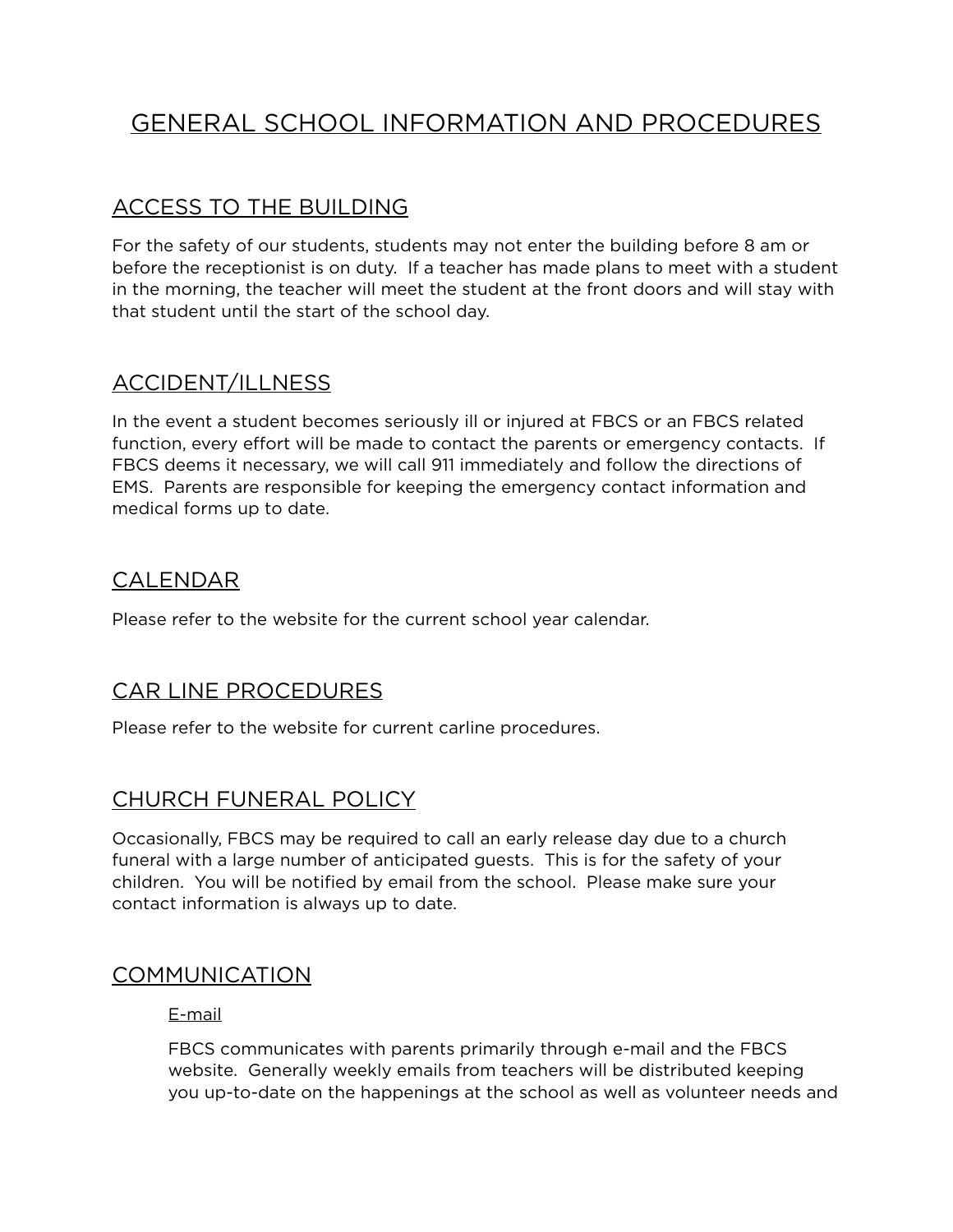upcoming events. Families are responsible to supply the school with up-todate email addresses. If you do not have an email address, please let us know by calling our receptionist. All administrators and teachers have email accounts and this is the most efficient means of communication.

#### Weekly Folders

In our 1st – 8th grade division, weekly Folders containing homework and important school communications will be sent home. Kindergarten and Preschool homework will be sent home daily.

#### Conferences

Conferences are held as needed. Information about a student will only be shared with the student's parent or legal guardian according to current custody papers.

# COMPUTER USAGE

Computers are provided throughout the school for academic purposes. Students who attempt to alter the current configuration of any computer without the supervising teacher's permission are interrupting that educational purpose. Any addition or modification of computer programs and operating systems is prohibited. The making of illegal copies or destroying programs is also prohibited. Any inappropriate use of a computer in the school setting will be considered an act of vandalism. Preschool - 8th grade may use the internet in lab settings with teacher supervision only.

# EMERGENCY CONTACT NUMBERS

When you are not at home during school hours, it is very important that we are able to reach the person of your choice. Please give this person explicit instructions for handling any emergency procedures. Please keep any changes to emergency numbers updated with the school.

# EMERGENCY PROCEDURES

Drills will be held throughout the year for emergency procedures in various situations. Instructions are given at the beginning of the school year and are posted near the classroom door. Students should understand the seriousness of the drills and refrain from disorderly conduct.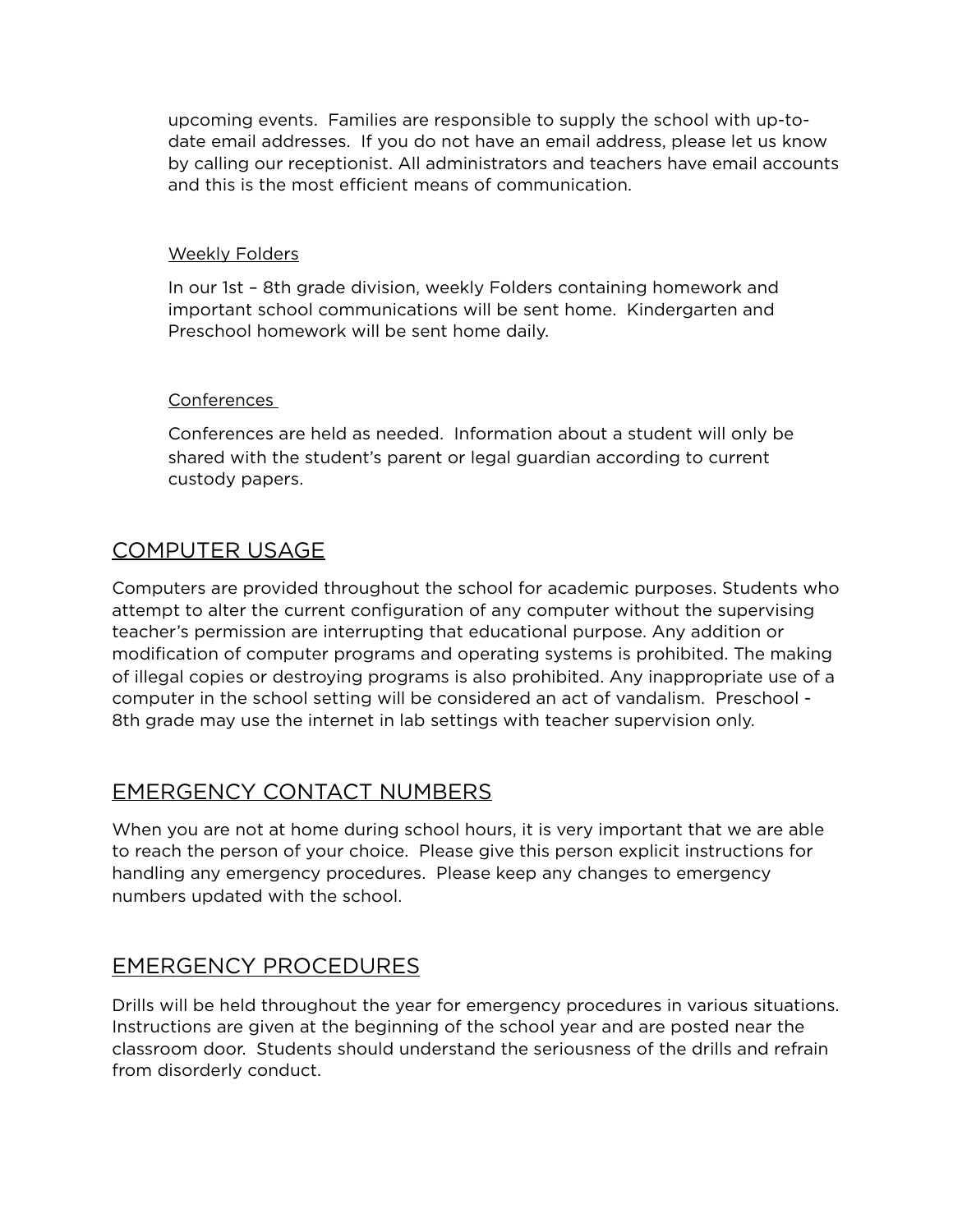In case an emergency occurs during the school day, students will only be released to parents/guardians or those listed on our emergency contact form. Photo ID will be required if someone is not known to school personnel. In times of emergency, FBCS is unable to verify telephone or written parental requests to a neighbor or relative for release. School personnel cannot take the responsibility of releasing students to any other adult than those listed on the emergency contact form. Please have your own planned procedure in place for these types of situations. If you will be out of town, please notify the school in writing letting us know who is authorized to act in your place. These procedures are in place to prevent any panic and confusion during emergency situations.

Fire alarm activation by someone other than a school administrator will immediately notify the authorities. Careless or malicious activation of a false alarm is an extreme ofense that could lead to serious injury in an attempt to evacuate the building. The deliberate ofenses will be handled as a level 6 ofense and the student and family will then be financially responsible for fees resulting from a false alarm.

Several times a year, children participate in emergency procedure drills for major types of emergencies (fire, tornado, etc.). Should an emergency situation arise, teachers and staff are trained in the proper response to the emergency condition. They will then instruct the children accordingly. Under no circumstances should parents endanger their own lives by trying to pick up their children if there is a true emergency. Be assured that your children will be cared for until conditions are safe for their release.

#### **HEALTH**

Each family has received and agreed to the FBCS Healthy-Only Campus Policy related to Covid-19 policies and protocols and is required to follow those policies. Failure to do so may result in withdrawal from school.

#### Allergies and Other Medical Conditions

It is the parent's responsibility to provide FBCS with written instructions about your child's medical condition. We must have written documentation from a physician stating any allergy or diagnosis and detailed written procedures on how to respond in the case of an emergency.

#### Doctor's Note

If your child is out more than five consecutive days, a doctor's note will be required upon your child's return to school.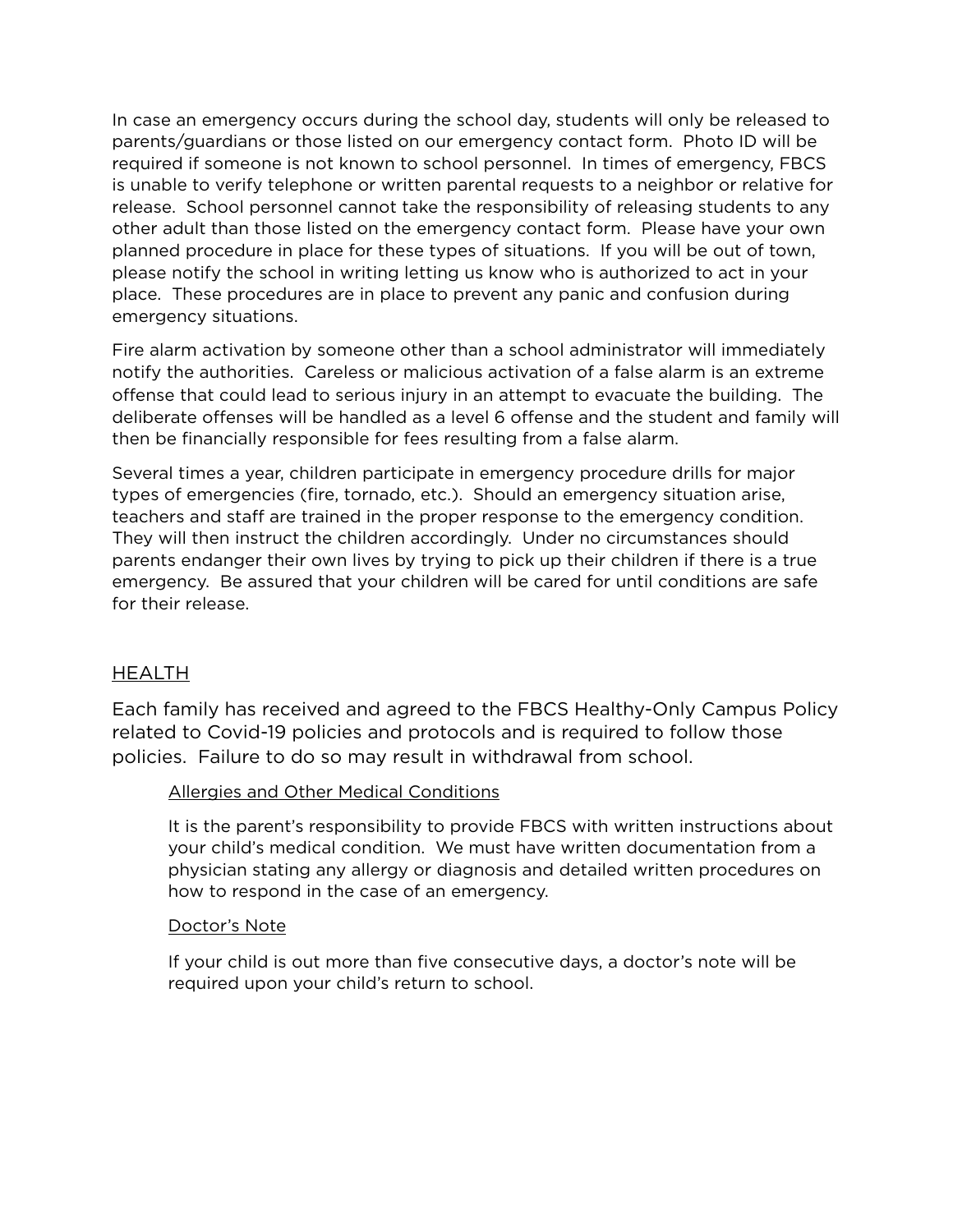#### **Guidelines**

Children are not allowed in the school with any health condition that is symptomatic of a contagious disease. These guidelines were created by DHR and the Children's Health Care System.

Children are not allowed in class with:

- A fever of 99.5 or higher within the last 24 hours.
- Vomiting or diarrhea (more than 3 watery stools per day) within the last 24 hours.
- Cold symptoms, including but not limited to, excessive coughing, colored nasal discharge, etc. • Clear nasal discharge if the child cannot keep his/her nose clean and then wash his/her own hands.
- Skin infections (boils, ringworm, staph or unexplained rashes) until after treatment. A doctor's note is required to return to school.
- Chicken pox until all lesions are crusted over (5-7 days after 1st lesion).
- Hand-foot and Mouth all sores are gone (5-7 days after first sores appear)
- Strep throat until 24 hours after 1st dose of antibiotic.
- Pinkeye until 24 hours after 1st dose of antibiotic.
- Impetigo until 24 hours after treatment.
- Head lice until all evidence is gone.

If a child exhibits any of these symptoms while at school, the parent or guardian will be notified and the child will be sent home.

According to health guidelines, Fifth's Disease does not pose a health threat to children; however, should your child become infected, please contact our office so that we can inform parents. Fifth's Disease can be dangerous to pregnant women.

# HOLIDAY/BIRTHDAY POLICY

FBCS chooses to focus celebrations on Christ. During the Christmas season, we teach about Jesus' birth. At Easter, we teach His resurrection. Santa Claus, the Easter Bunny, Halloween, Mardi Gras, St. Patrick's Day and Cupid on Valentine's Day are not recognized. Please respect our policy and DO NOT send anything to school (snack, party favors, balloons, etc.) that reflect these ideas. It will be very disappointing to your child to be unable to share these snacks/treats. They will be returned home with the child.

Birthdays can be celebrated during LUNCH TIME ONLY, unless the teacher requests an alternate time. If you send a birthday treat, please remember that all children will share. Please do not send in cakes that would need to be cut. Birthday invitations will not be placed in folders or distributed unless all students or all of the same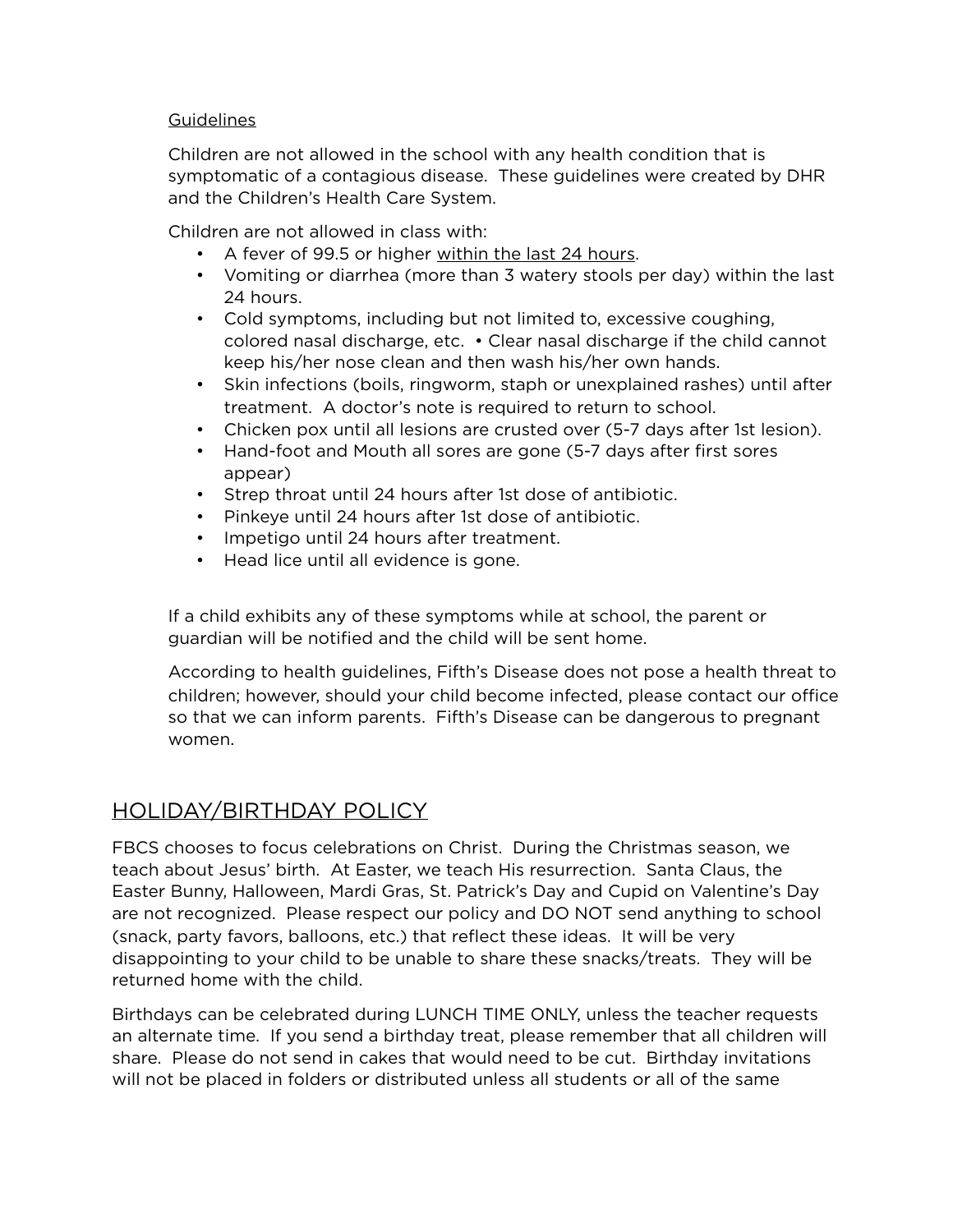gender in the class are invited. NO PARTY FAVORS, HATS, BALLOONS OR GOODY BAGS.

# INCLEMENT WEATHER POLICY

First Baptist Christian School follows the Cobb County School System's inclement weather policies. Should Cobb County Schools be closed or delayed due to weather conditions, FBCS will be closed as well. The preschool division does not make up days lost due to weather. The elementary school division will make up days as necessary.

## ITEMS FROM HOME

All items must be labeled with your child's name.

- 1. No toys shall be brought to school unless prior approval from teacher. This includes any item that may be used as a toy, i.e., key chains, stufed animals, any ornamental attachment for book bags or other items. Any item used as a toy may be confiscated and returned at the teacher's discretion.
- 2. Cell phones, gaming systems, iPods, and any other similar electronic devices are not permitted at school.
- 3. Weapons are not permitted at school.
- 4. No pacifiers are permitted at school.

# LATE FEE POLICY

For all students left beyond the carline pick up time, a late fee of \$3.00 for every five minutes will be assessed. Payments are due that day or the next if necessary.

# LOST AND FOUND POLICY

Misplaced, unlabeled items will be kept at the reception area. Please stop by and check for any missing items. All unclaimed items will be donated periodically to charity.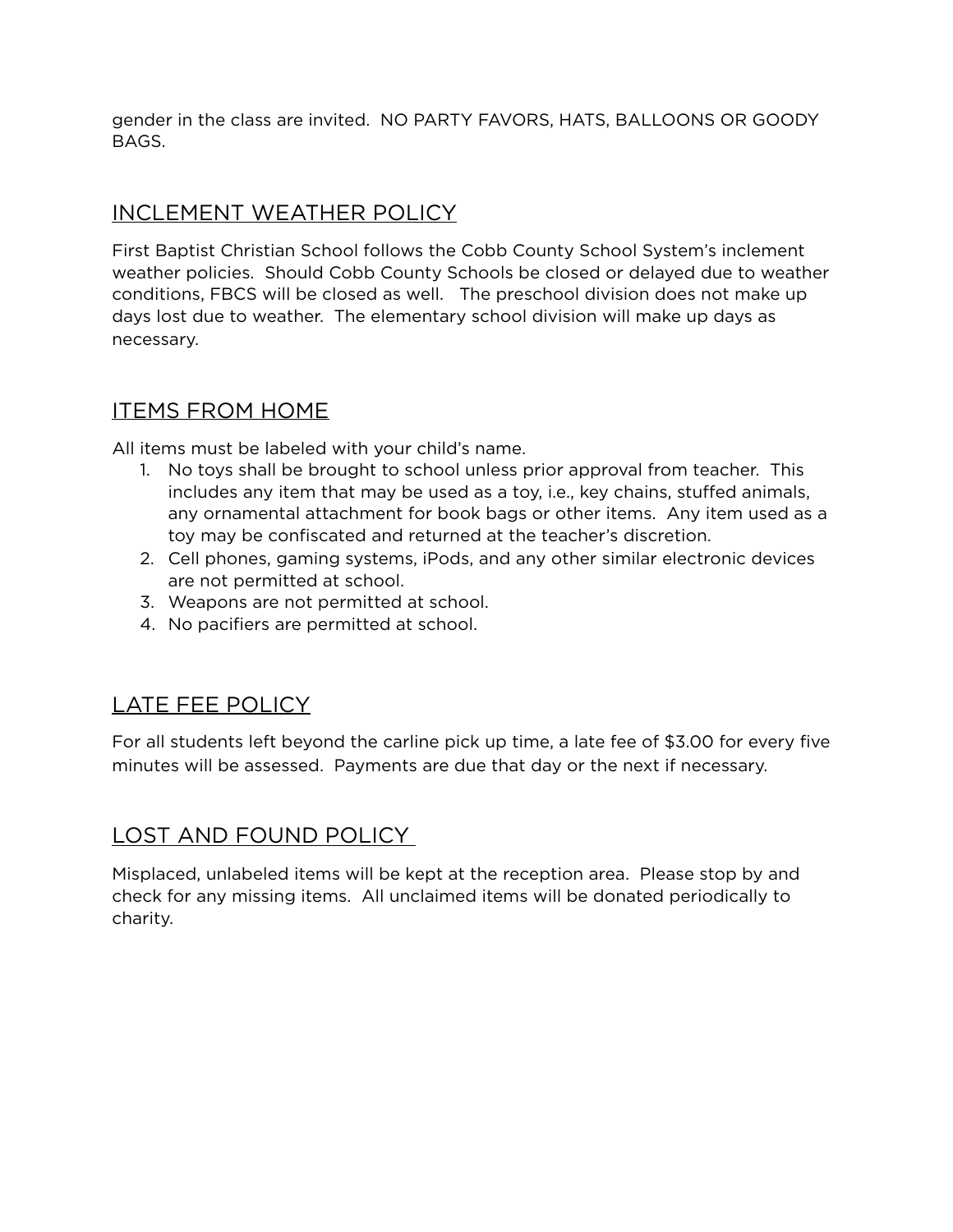# **MEDICINE**

A Medication Permission Form must be completed for students requiring medication while at school. Medications for ongoing conditions require a letter of instruction from a physician.

- FBCS Teachers/Parapros, with written permission from the child's parent/ guardian, will assist your child in taking medicine. Forms are available online to be filled out prior to your arrival. All medicine will be locked up.
- Teachers/Parapros cannot administer any medication without a signed Medication Permission Form.
- Over-the-counter drugs must be maintained in the original container.
- Prescription drugs must be in the original container with the pharmacy label attached.
- Any special medical exceptions must be considered by the administration.
- Medications for life-threatening conditions that may need to be with your child at all times such as Epi-pens, seizure medications, inhalers, etc. must be discussed prior to enrollment and, if approved, proper forms will be required.
- When cause exists, FBCS administration reserves the right to test students for drugs or alcohol at any time.

# PARENT-TEACHER CORRESPONDENCE

Please send all messages to the school in writing via email. Verbal messages are likely to become confused. If the need arises to contact your child's teacher during school hours, the school receptionist will gladly take your message so that your teacher may phone as soon as possible.

# PARENT-TEACHER FELLOWSHIP (PTF)

A Parent-Teacher Fellowship is an organization that builds a working relationship between families and teachers at the school. In addition to planning parent, educational and fun activities, the PTF concentrates its eforts on supporting the education of our children by raising money for needed items.

PTF represents parents and teachers at FBCS. Support, both physically and financially, is important to any family. As part of the FBCS family, we ask that you join PTF, participate in fundraisers throughout the year and support our school through your words and actions. The PTF membership is a nominal fee of \$10.00 per family. Your financial support is necessary so that FBCS may give the students extra activities and opportunities that help create a wonderful learning environment. The support with your "manpower" aids the day-to-day functioning of the school and our financial reserves. Areas for which PTF members are vital include, but are not limited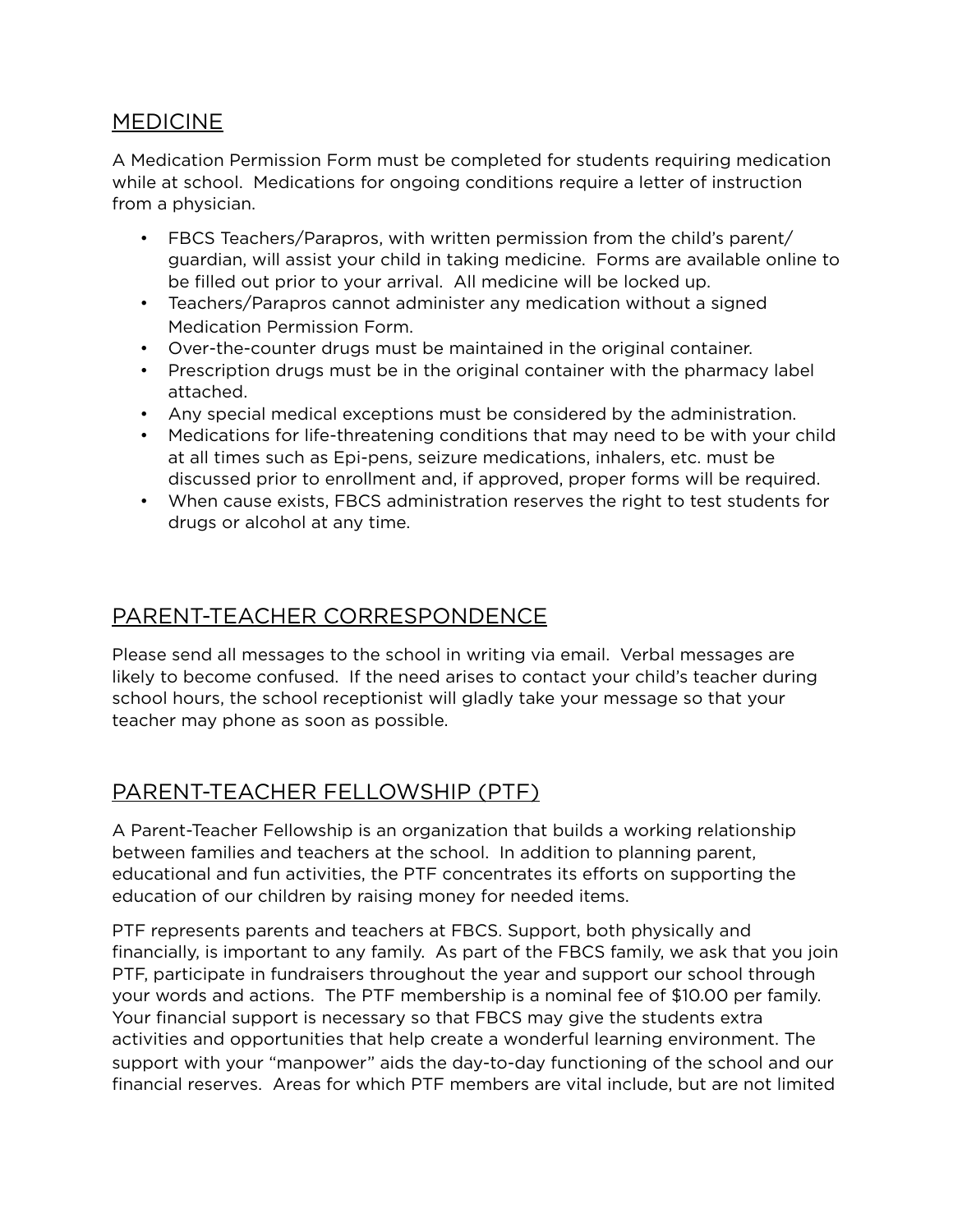to: Book Fairs, Fall Fundraiser, Yearbook, Room Mothers/Fathers, Field Day Volunteers, Hot Lunch workers, and Box Tops.

Purpose and Goals:

- 1. To develop united eforts between educators and parents to secure for our students the highest advantages in mental, physical, spiritual and social education for children.
- 2. To continually improve and enhance the quality of FBCS.
- 3. To be a positive public relations agency to our community.
- 4. To promote unity in our school family through coordination of parent programs, fellowship and encouragement.

# PLAYGROUND RULES FOR THE STUDENTS

The student will:

- Slide sitting down, one child at a time.
- Not walk up the slide.
- Not climb on top of any equipment.
- Be seated in the swing.
- Not jump out of swing or from tops of steps.
- Not climb or hang on the fence.
- Not pick up anything from the playground floor.

# PLAYTIME

Each age group has an assigned playtime and every opportunity is taken to go outside. Always assume your child will go outside and send warm coats, hats and gloves during the winter months. No parent conferences, or general conversations, can be held on the playground. This would distract the teacher. The teacher must keep their focus on the children's safety at all times. Please do not expect special arrangements to be made for your child without a doctor's note.

# ROOM PARENTS GUIDELINES

Room parents take on the responsibility of organizing class celebrations and other special days designated by the teacher following the school's guidelines for the Holiday/Birthday Policy. Room parents must be background check and attend yearly Child Protection training session. A room parent meeting will be held in the first month of school where guidelines will be discussed. Room parents are needed and greatly appreciated by our teachers.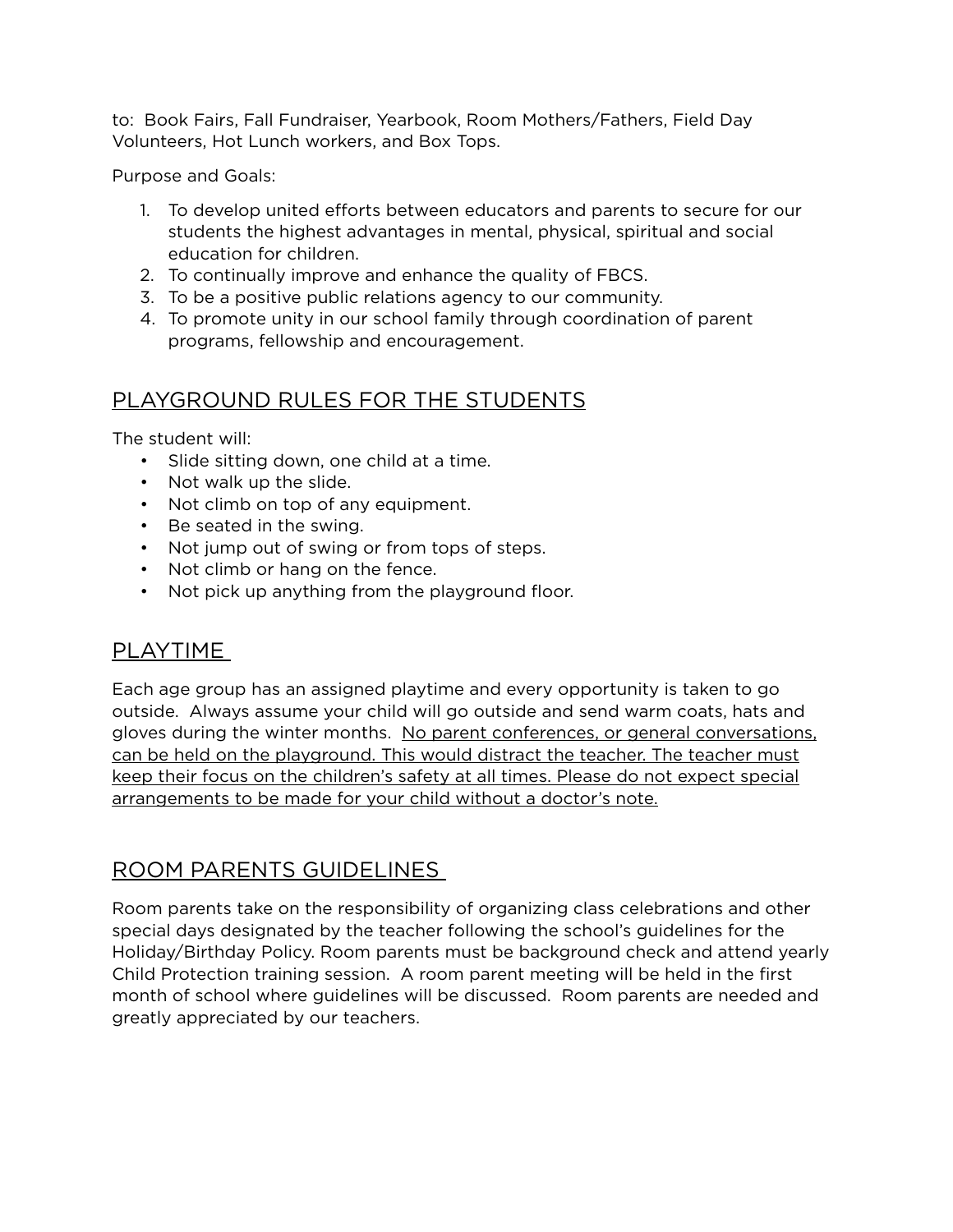# SCHOOL BAG

Students are required to purchase their own book bag and lunch box without logos or pictures. The students are expected to carry their own bag. We ask that your child not attach toy key chains of any kind to their backpack. These items are distracting and may make their backpack too heavy.

# SOCIAL MEDIA

FBCS has a website with teacher websites and a Facebook page. No other social media or photo-sharing sites are allowed. Photos shall be uploaded to yearbook site designated by the school to create yearbook.

The school's website can be accessed at www.fbcskennesaw.com. This is an important source of communication between the school and families. The website contains useful information including lunch menus, upcoming events, and announcements as well as individual teacher websites.

# VISITORS

Visitors must check in at the reception area and wear a nametag while in the building. All visitors will be required to a Healthy Only Campus screening which includes temperature check and health screening questions. When visiting the chapel, please remember there are no drinks or food allowed in this area.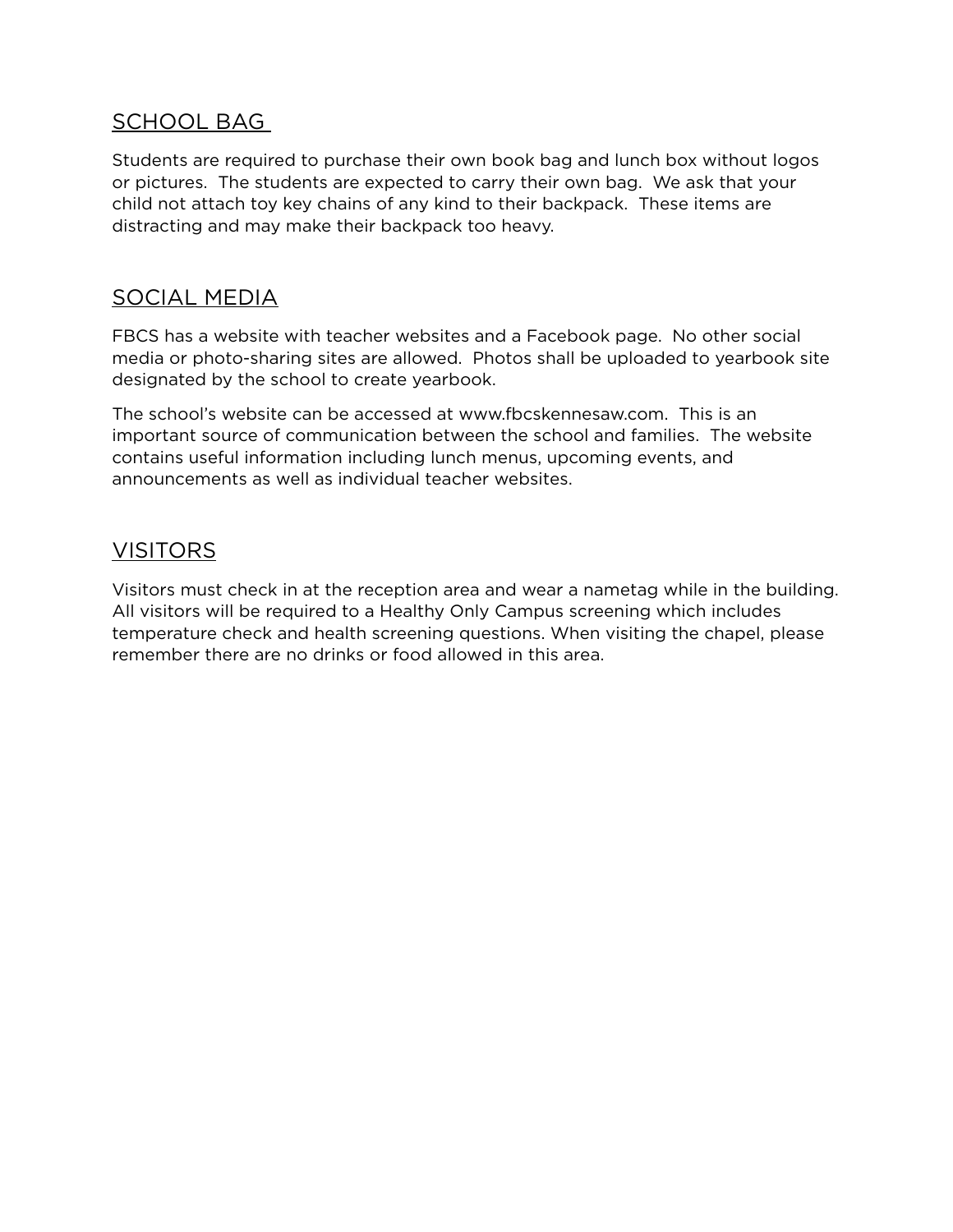# ELEMENTARY

# ACADEMIC PROGRAM

# Grades

K - 8th Grades

FBCS has 4 grading periods each school year divided as equally as possible based on the number of days that students are required to attend in any given school year. It is our desire that students develop an attitude of "doing my best." Report cards are an important communication tool used by the teacher to keep the parents informed as to how proficient the child is in mastering the material presented. Should there be any questions about a grade, please make an appointment with the teacher.

Kindergarten will receive grades as follows (standard set by the Georgia Board of Education Rule 160-4-2.13):

- 3+ = Exceeds Standards, consistency goes beyond expectations
- 3 = Meets Standards-consistently and independently
- 2 = Progressing toward meeting the standards
- 1 = Limited progress or does not meet the standards

Report cards will be sent home at the end of the 9 weeks.

Grades 1-8 will receive grades as follows:

- $\bullet$  A 90-100 (97-100=A+, 90-92=A-) (Student demonstrates excellent ability in academic area.)
- B 80-89 (87-89=B+, 80-82=B-) (Student demonstrates above average ability in academic are but may need to work on one or two specific skills.)
- $C 79 74$ (Student demonstrates average ability in academic area and may need to work on several specific skills.)
- $D 70-73$ (Student struggles.)
- $\cdot$  F 0-69 (Student has extreme difficulty in all areas.)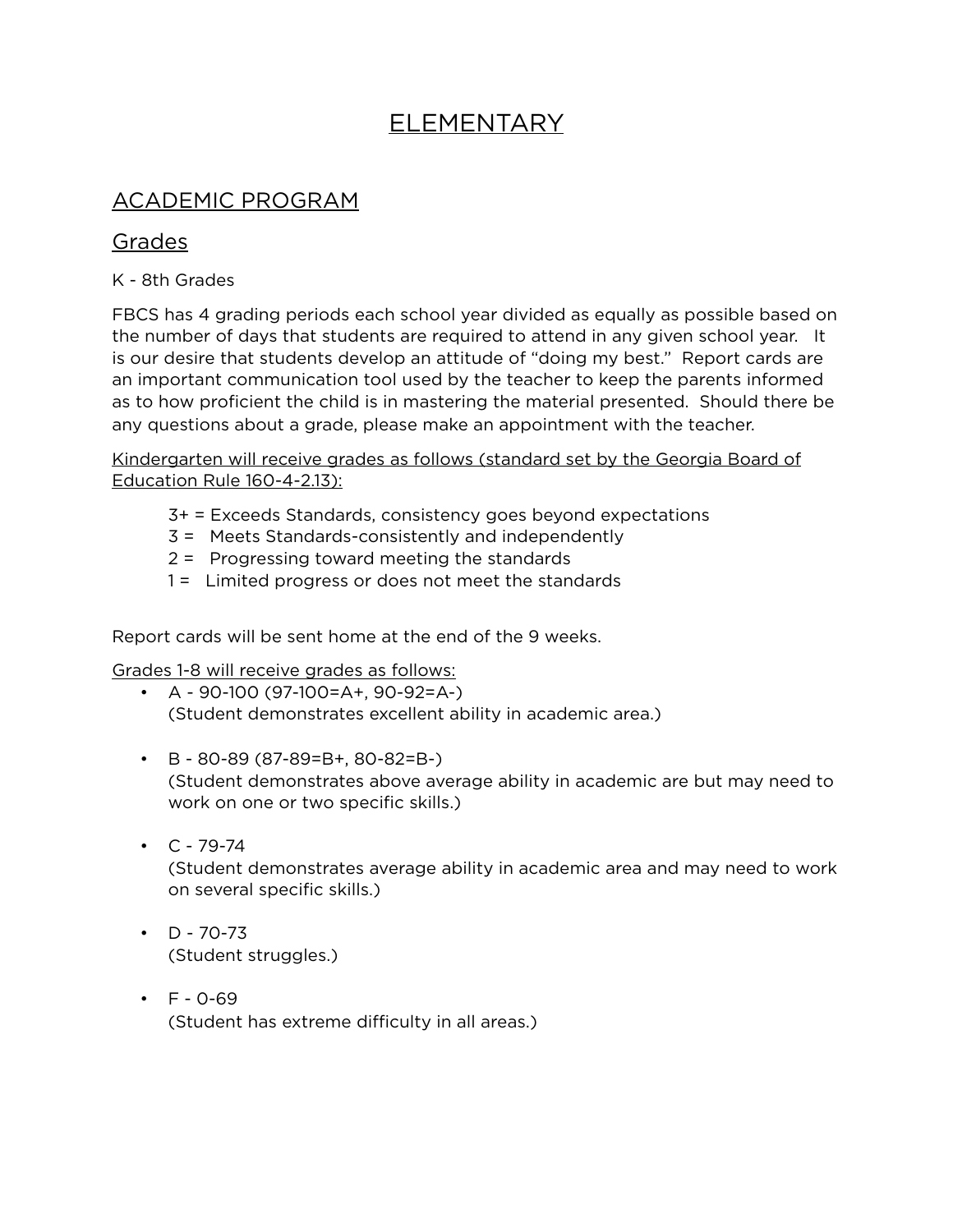#### Grades K – 8th will receive conduct and special grades as follows: (These grades may have  $a +/-$  associated with them.)

- E Excellent
- G Good
- S Satisfactory
- N Needs Improvement
- U Unsatisfactory

Students report cards will be electronic, parents will receive e-mail when report cards are ready for viewing. Grades can be viewed daily thru grading portal.

# HOMEWORK POLICY

Homework is an effective instructional technique. It has positive effects on achievement and character development and is a vital link between school and family. It is a learning activity not a discipline strategy. Research shows that some homework at the elementary and middle school level plays a major role in future academic success.

Because we realize the importance of family worship and fellowship, for elementary students, homework is usually assigned only on Monday, Tuesday and Thursday, except for major projects, tests and quizzes that require more than one day until due date. Each teacher will assign her students a method of communicating homework on a daily basis. Students who do not have their homework on the due date will receive a zero in the grade book. It is the parent's responsibility to check the grade portal daily. A zero in the grade book is our communication to the parent that something has not been turned in. Once this assignment has been received by the teacher, it will be graded as normal and 5 points will be deducted for 1 day late and 10 points will be deducted for 2 days late. After that, the assignment must be turned in, but the highest grade that will be given is 50%. If homework is over a week late, the zero will remain the grade. Homework will be checked by the teacher and returned in daily work. Parents are expected to check daily for homework and oversee its completion.

Homework will afford each pupil an opportunity for independent study and practice in skills to be mastered. We hold students responsible for doing their own homework and encourage parents to help the child with assignments. However, we do expect all work to be done by the child and submitted by the due date. Incomplete classwork may turn into homework and must be completed and returned the next day; otherwise, it is subject to the homework grading policy listed above. Please check to make sure work listed on the agenda is complete. Please sign the agenda. There is also a weekly folder that will contain tests and quizzes that are graded. Your signature is required before returning to the teacher the next school day.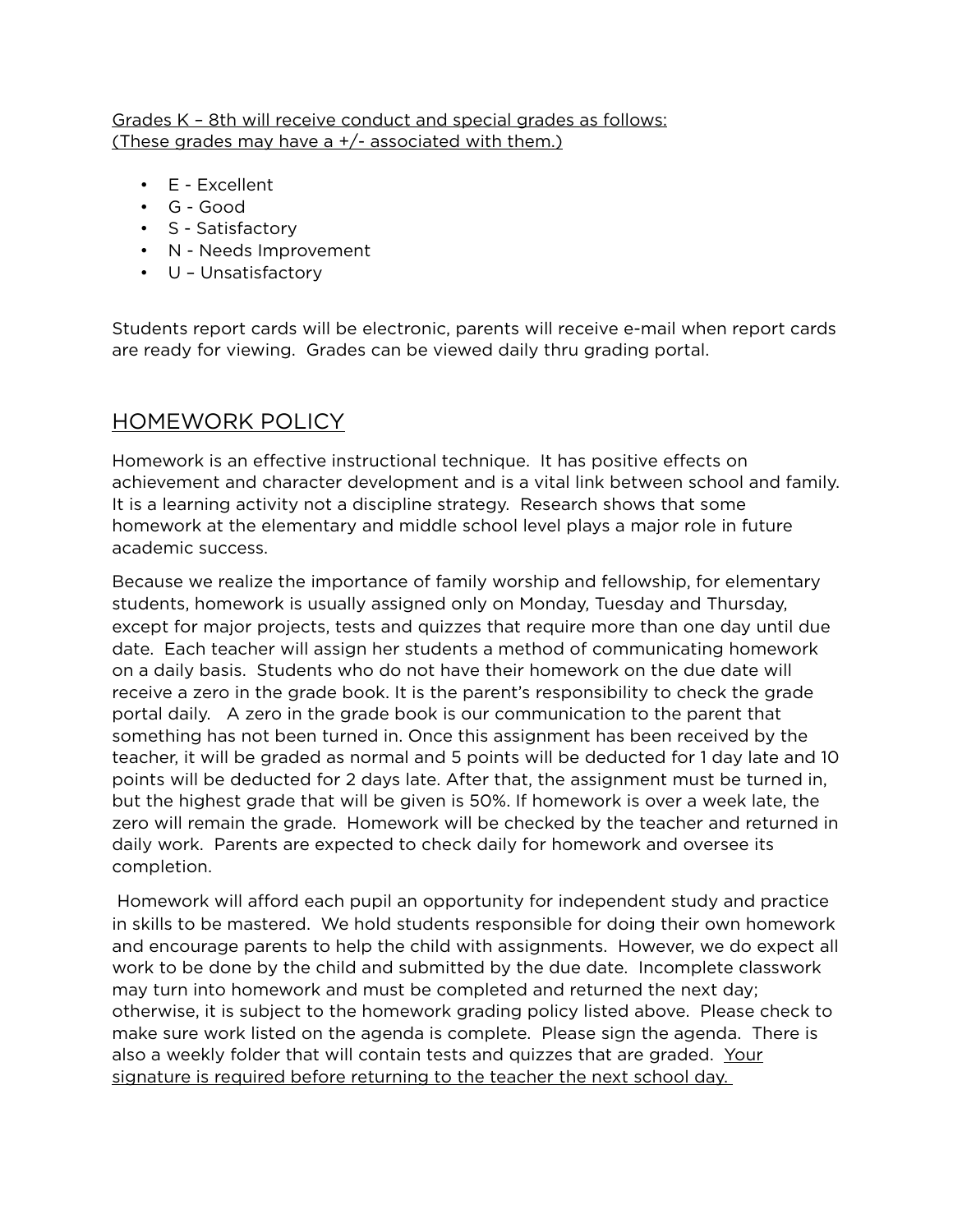#### Make-up Work Procedures for Absences

A student who has a lawful absence will be provided an opportunity to make up work that has been missed. The student or parent is responsible for making the arrangements for the make-up work. The parent must call the reception area by 9:00 AM to request the make-up work and pick up the student's work in the reception area between 3:00 and 3:15 PM only. If you call after 9:00 AM you will be able to pick up the student's work between 12:00 noon and 3:15 PM the following day.

Note: For students with lawful absences, the student will be allowed one day for each day absent to make up work. The number of days allowed shall not exceed five (5) days without approval of the Headmaster. If the student fails to make up the work in the allowed time period, a grade of zero (0) may be given.

Students with unlawful absences will not be permitted to make up work unless extenuating circumstances exist as determined by the Headmaster or designated personnel. Out of school suspensions shall count as unlawful absences.

# RELEASE OF EDUCATIONAL AND DISCIPLINARY RECORDS

When a parent requests records from the school, a records release form must be signed by a parent. This is in accordance with federal regulations regarding the privacy rights of parents and students under the Family Educational and Privacy Act of 1974. There will be a three (3) business day waiting period before any records can be released. There will be no exceptions. Please note that if you enroll in another school, the new school will request records from FBCS. If your student account has a balance, records will be held until the balance has been paid.

# STANDARDIZED ACHIEVEMENT TESTING

The Association of Christian Schools International (ASCI) have introduced a special Christian School Edition of the Terra Nova Test. Bible, Reading, Mathematics, Language, Spelling, Social Studies and Science are sections on the test. These tests are generally administered in the fourth grading period and are for grades 1st-8th.

# TEXTBOOKS

Textbooks are loaned to students and remain the property of FBCS. The student is fully responsible for the textbooks assigned to him. Lost or damaged books must be monetarily compensated before student records can be processed. The student is to assume full responsibility for his textbooks.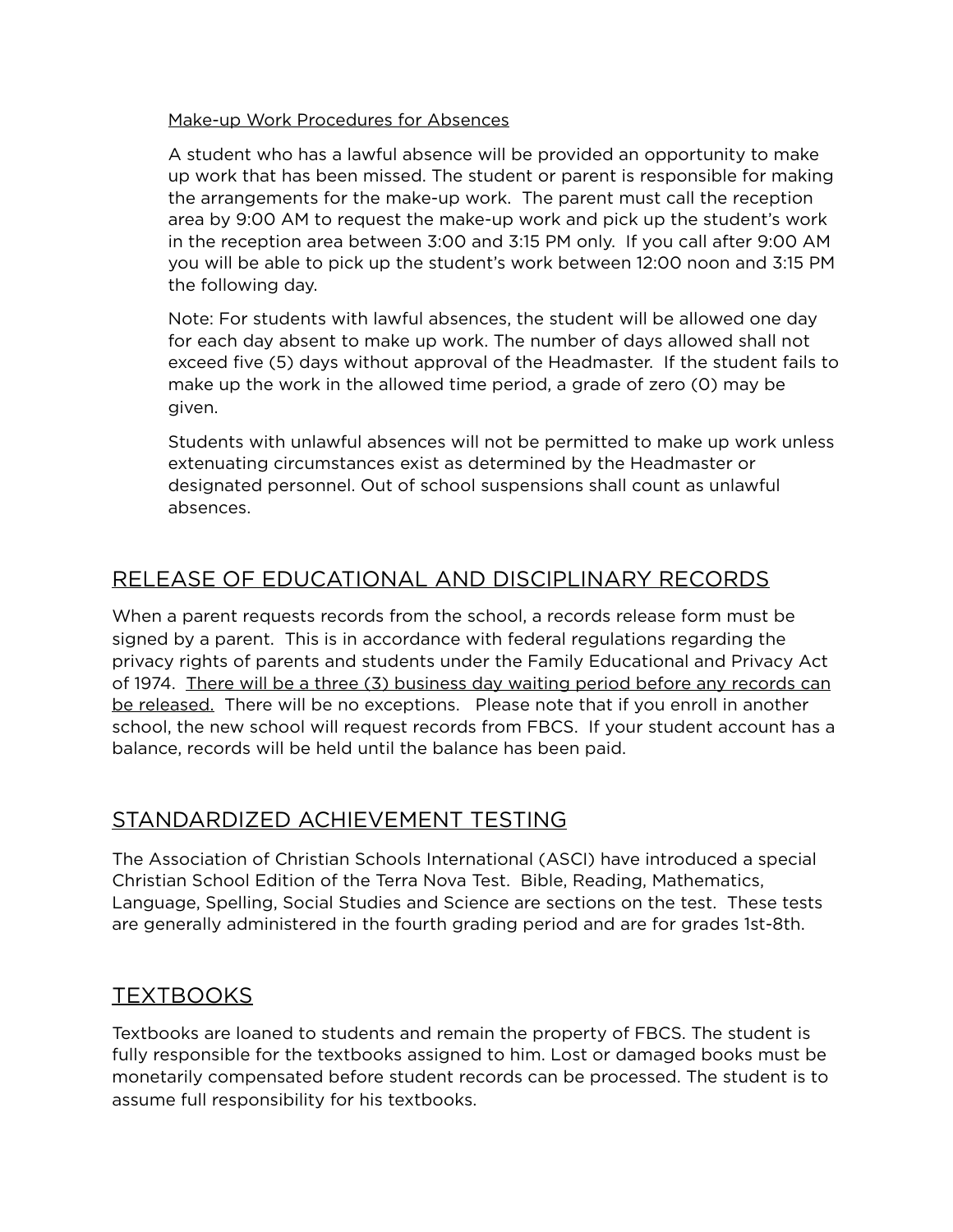# ATTENDANCE GUIDELINES

# ATTENDANCE

First Baptist Christian School recognizes that a major objective of the school is to prepare students for life and to teach them skills necessary to be productive in society. Therefore, good attendance and prompt arrival to school and/or class is expected and necessary.

The State Department of Education defines truant as any child subject to compulsory attendance (between 6th and 12th birthday) who during the school calendar year has more than five (5) days of unlawful absences. In accordance with the requirements of the compulsory school attendance laws of Georgia, students are required to attend 177 full-length days each school year unless there is a legitimate, verifiable reason for their absence.

Attendance has a vital bearing on the educational process. It should not be encouraged to the point of keeping children in school who are sick but should be insisted upon to achieve the maximum benefit from the educational system.

Students may be counted legally present:

- When actually present
- When present 4.5 hours or more
- When assigned in-school suspension
- When on a field trip or school sponsored event with their own class

The state requires a daily record of attendance to be maintained. The attendance record must reflect whether each absence is lawful or unlawful in accordance with the law. Attendance is recorded at the class level.

# CHECK-OUT PROCEDURES

When picking up a student early, please bring your carline number or driver's license to the reception area to expedite the process. To keep disruptions to a minimum, parent(s) will remain at the front desk with our receptionist and a parapro or another staff member will escort the student to the front desk to check out. If a student is in 1st grade or higher, they will walk to the front desk on their own. To avoid disruption and confusion in the classroom at the end of the school day and for the safety of our students, preschoolers may not be checked out after 12:45 pm. Elementary school students may not be checked out after 2:45 pm. If you are picking up your child during carline time, you must pick up your child in the carline. Please do not come to the front desk to pick up your child.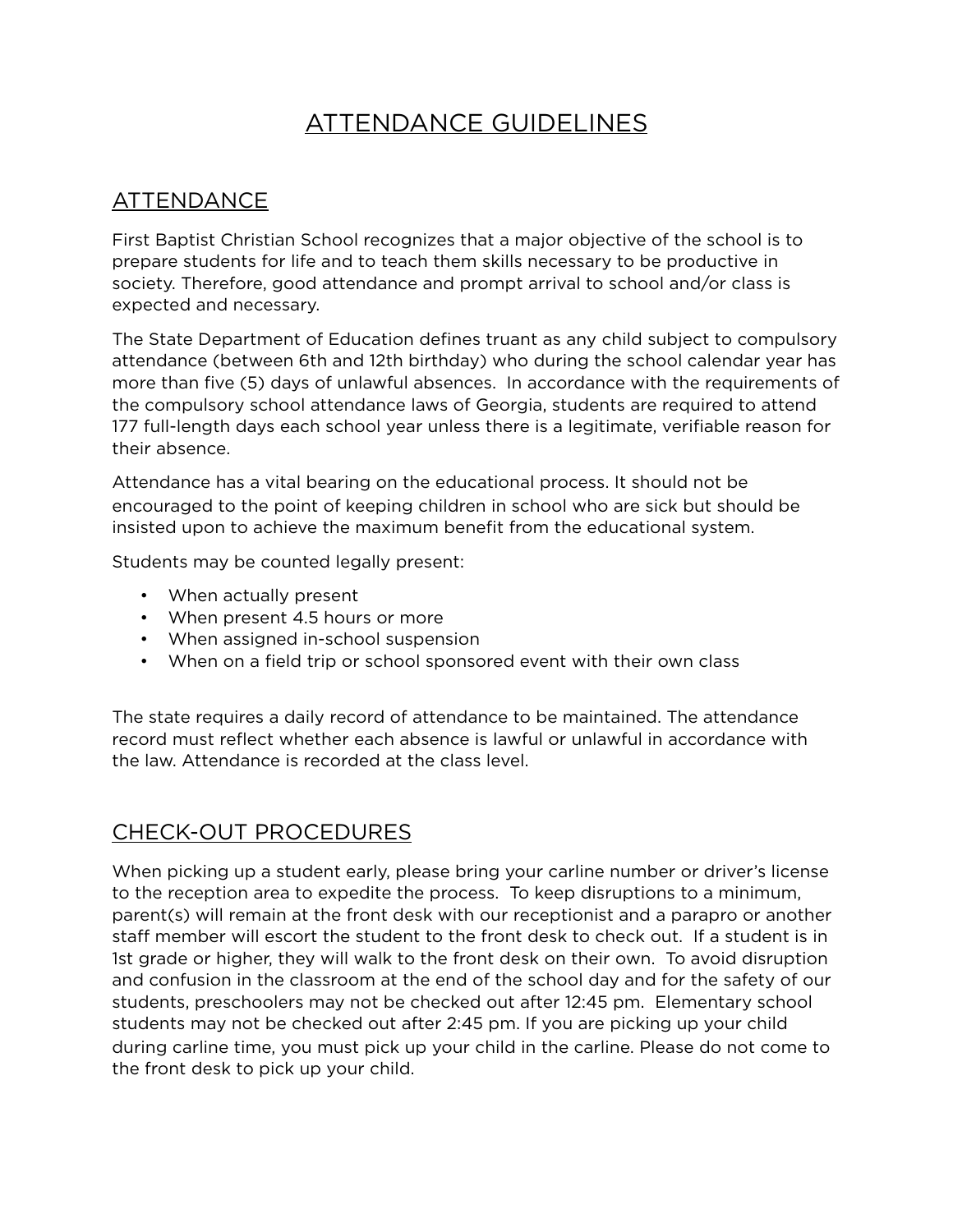If visiting school prior to dismissal and you choose to take your child home early. please leave the student in his/her classroom until you have signed the student out and the receptionist will radio the teacher for dismissal (exceptions may be special days at which time you may be asked to sign out in the class, chapel, fellowship hall or other designated area).

Procedures for student pickup by someone other than the parent If you find your circumstances change during the school day and the usual pickup person will not be picking up your child, there are three choices. First, if the person has your carline number, they will go through carline. Second, if the other person does not have the carline number, they must come to the FBCS reception area to show I.D. that matches the approved list from the parent. Third, if the child is riding home with another student, a parent from each family must send in an email note to the receptionist at bthompson@fbcskennesaw.com indicating the names of both students and who will be riding home with whom.

Excused Absences: Unlawful absences are absences from school for reasons other than those considered excusable under Georgia Law or this policy.

The following reasons have been established as lawful absences and students may be temporarily excused from school when:

- 1. Personally, ill and when attendance in school would endanger their health or the health of others.
- 2. A serious illness or death in their immediate family necessitates absence from school. (Immediate family of student is defined as parents, guardian(s), grandparents, siblings and other adults living in the home.)
- 3. Mandated by order of governmental agencies.
- 4. Conditions render attendance impossible or hazardous to their health and safety.
- 5. Visiting with a parent/legal guardian who is in the armed forces of the United States or the National Guard and has been called to duty for, or is on leave from, overseas deployment to a combat zone or combat support posting, up to a maximum of five school days per school year.

When a parent finds it necessary for a student to be out of school for any reason other than those listed above, prior approval must be obtained from the school Headmaster. While the absences may be unlawful, the Headmaster may grant permission for work to be made up.

Parents are urged to arrange dental visits and doctor visits for well health issues outside of school hours.

Before admission to class upon returning to school following an absence, a student must provide their teacher with a written note from a parent, guardian, physician or legal authority stating the reason for the absence. These notes should include the date of the absence, the reason for the absence and parent/guardian's signature. The Headmaster or her designee will require a physician's statement for absences due to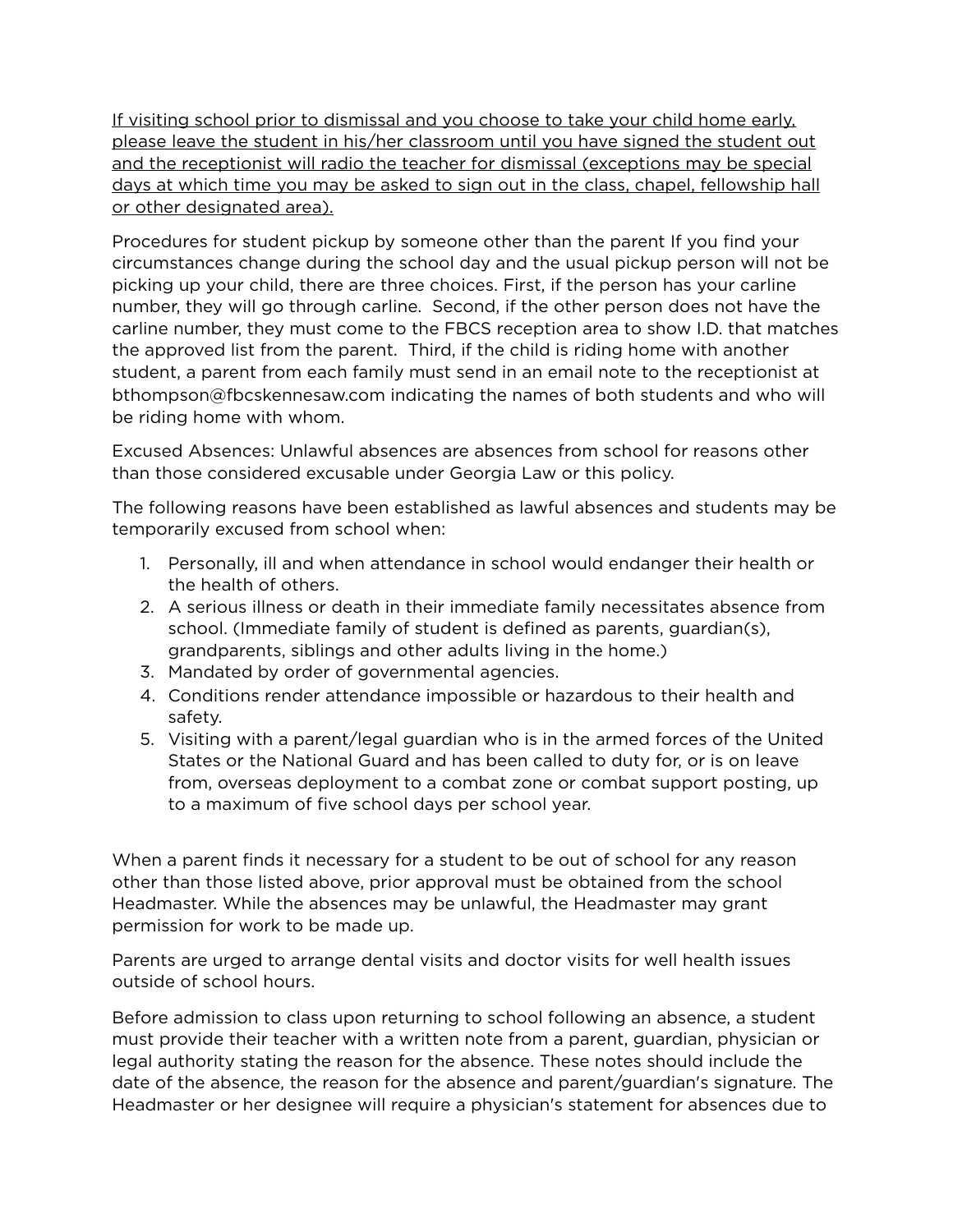illness if the student has been absent more than five (5) consecutive days or in cases where absences have reached the maximum fifteen (15) days per school year for elementary and middle school. The Headmaster or designee will also determine whether an absence is lawful in accordance with policies and regulations, which are based on the compulsory attendance law. Excuses not received within three (3) days of the student's returning to school will not be accepted and the absence will be counted as an unlawful absence.

# MAXIMUM NUMBER OF ABSENCES

The maximum number of absences allowed at the elementary level is fifteen.

FBCS will follow the below outlined plan of action regarding absences:

- Daily attempts will be made to call the parents of unlawfully absent students.
- At three (3) unlawful absences, the school will mail a letter to the parent. This letter serves to notify the parent of attendance to date (absences, tardies and early check-outs).
- At five (5) lawful or unlawful absences the school will mail a letter to the parent along with a copy of the attendance laws mandated by the state. This letter will request the parent contact the school to arrange a meeting to create a plan of action.
- At ten (10) lawful or unlawful absences, the parent will be referred to the Headmaster.
- After fifteen (15) lawful or unlawful cumulative absences the student might be referred to Department of Family and Children Services (DFACS).

Tardies and leaving school before the end of instructional day Students are required to arrive in their classrooms by the assigned times. Students not in their classrooms at that time will be counted tardy. Excessive tardies at the elementary level will be handled by parent contact. Since tardies represent a loss of instructional time for students, five (5) tardies shall be considered one (1) absence for the purposes of this policy and related procedures. Please note that 5 tardies would exclude your child from earning the Eagle Award. Leaving school before the end of the instructional day must be for lawful reasons. A student must be on campus for 4.5 hours. In order to be counted as a full-day, students must be checked in by 10:30 am and must not check out before 1:00 pm.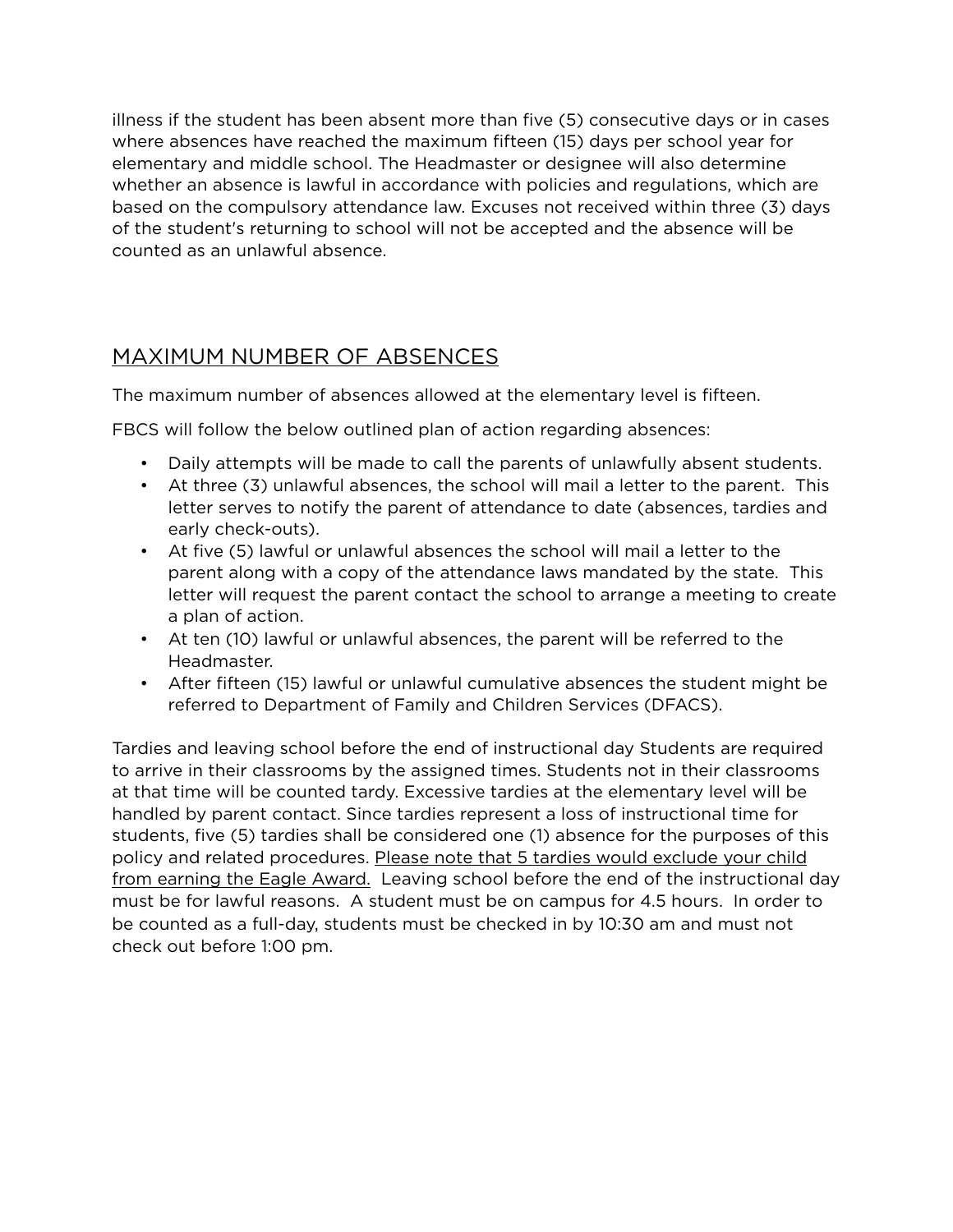# FIELD TRIPS

# FIELD TRIP GUIDELINES

(Field trips are all parent paid events.) Of campus field trips are educational experiences designed to enhance learning. Parents who accompany children on field trips are expected to support the learning environment as directed by the teacher. This may include helping student's complete worksheets and observation forms. The nature of a field trip is an educational experience; therefore, is restricted to students enrolled in the class unless specifically invited by the teacher. Parents who accompany children must be willing to accept the responsibility of helping provide for the safety and care of their child and other children. For the safety of all children, they must be returned to the school for dismissal, unless prior approval by FBCS administration. The teacher is the deciding authority on all field trips. If chaperoning, you are expected to support the teacher's authority and plan.

Unless bus transportation has been arranged, parents drive small groups of children to the destination and are responsible for keeping that group together. Parents who are responsible for a group should not bring siblings. Each parent should only accept responsibility for the number of children that can legally be transported in their car by current state law.

#### General Instructions

- 1. Fill out a Volunteer Field Driver Form and turn it in to the reception area to be approved by an administrator. A completed background check, child protection training, copy of your driver's license and current insurance coverage must be included. When all forms are processed your name will be added to the approved field trip drivers list for FBCS.
- 2. You must have a cell phone, bring it with you and have it turned on during the trip for safety reasons. Field trip drivers are not allowed to use cell phones while driving. In case of illness or an emergency, please notify the school immediately. Call: 770-422-3254.
- 3. It is important for volunteers to realize that they are acting as Christian role models for our students. Please be an example by demonstrating maturity in actions, attitudes and dress. A classroom teacher will be in charge of each field trip and will direct the volunteers as to whatis expected of them.
- 4. One week before the date of the approved field trip, drivers and chaperones must be assigned (alternates also).
- 5. Only students enrolled in the class or activity may go with the chaperone. Under no circumstances may guests or siblings attend a field trip unless the trip is announced as a special family event and other siblings are specifically invited. Many of our field trip destinations, especially commercial businesses, will not allow smaller children to accompany the field trip. Please do not make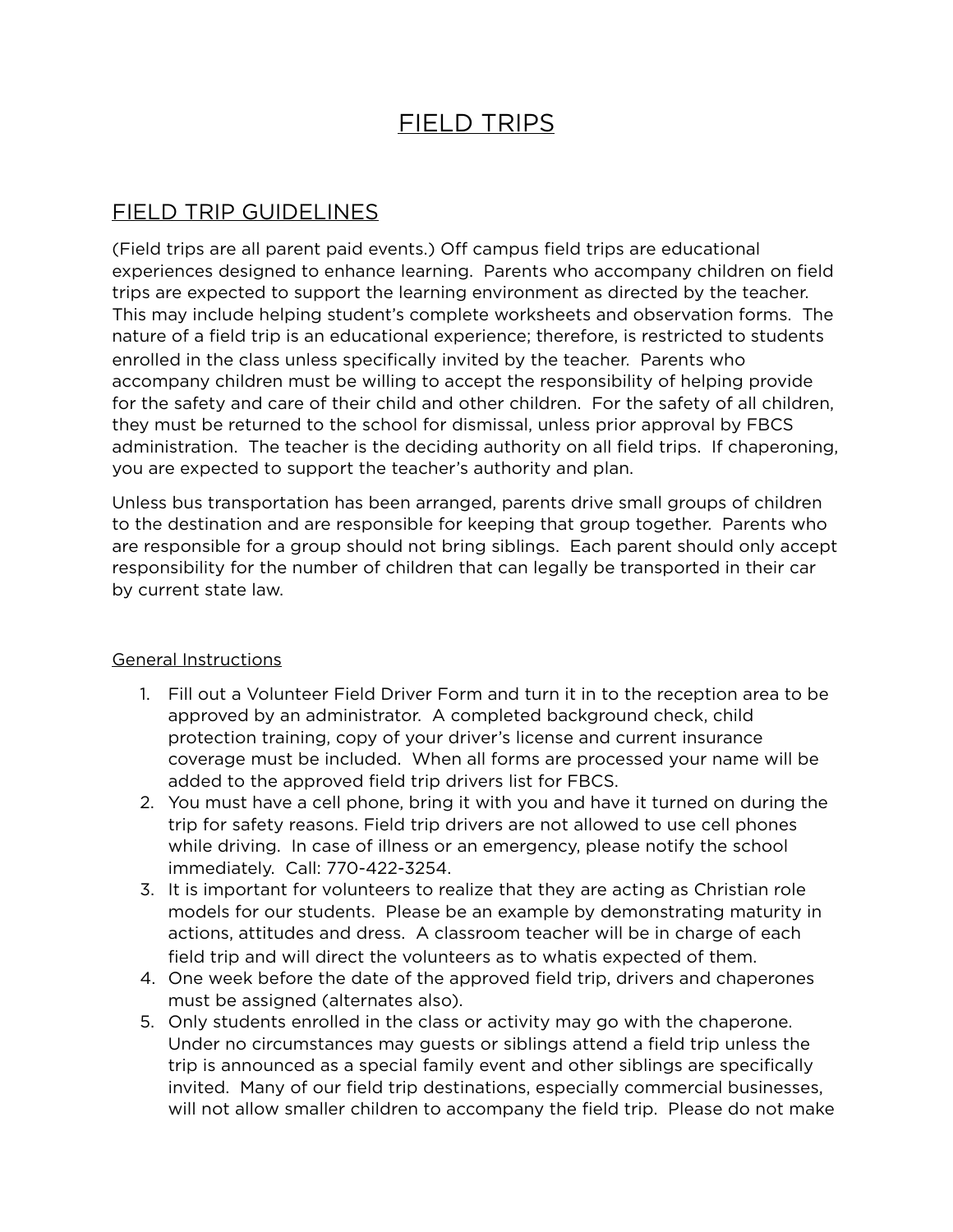arrangements for someone else to meet you at the field trip or event site with siblings. We believe that it is nearly impossible for a mother of a small child to give that child the proper attention and also be able to give the necessary vigilance to supervising a group of field trip students. The first responsibility of each volunteer is to the students being supervised. Thank you for understanding our priorities.

- 6. Chaperones are responsible for the behavior of those students assigned to them. In private vehicles, the driver or chaperone is responsible for children's behavior. In school-owned or rented vehicles, the teacher is responsible, with help from volunteers. If you are experiencing difficulties, please report the problem immediately to the teacher or other supervising adult. Do not allow rowdiness, disrespect, inappropriate voices, etc. Do not allow dangerous or potentially dangerous behavior on the trip.
- 7. Chaperones should make it a special point to remain with the students for whom they are responsible. They should keep the students who rode with them close to them and watch them at all times.
- 8. Chaperones enjoy your time with the students! However, if you have a problem with any student, take him/her to the teacher or supervising adult.
- 9. Know exactly how many students are in your group and count, count and count all day! Keep a group list if necessary. Be sure all are present before moving from one place to another.
- 10. Students are to return with the same person and vehicle that transported them for the event. No exceptions to this rule.
- 11. Drivers and chaperones should not purchase special treats for students.
- 12. Field trips leave the school from the fellowship hall. If you are parking all day to chaperone on a trip, park in the lot next to fellowship hall or behind the "Gathering Center". Please do not park in front of the reception area. These spaces are for short term visitors.

 If you have questions about the field trip, expectations of drivers, chaperones, or expectations for student behavior, please ask the teacher or the administration.

#### Additional Instructions for Driver Chaperones

- 1. Teachers will make vehicle assignments for students. You will be provided with a list of the names of students being transported in your vehicle.
- 2. Please arrive at school at least ten to fifteen minutes before departure time. Schedules are sometimes tight. Everyone is to meet in the Fellowship Hall.
- 3. Copies of the Emergency Medical Release Forms for all students will be with the teacher if the trip destination is more than ten miles from the school but the actual form will be with each driver.
- 4. Seat belts must be worn at all times. If the parent vehicle is a truck, students may only be transported in the cab and must be securely buckled. Note that only one child is permitted per working seat belt.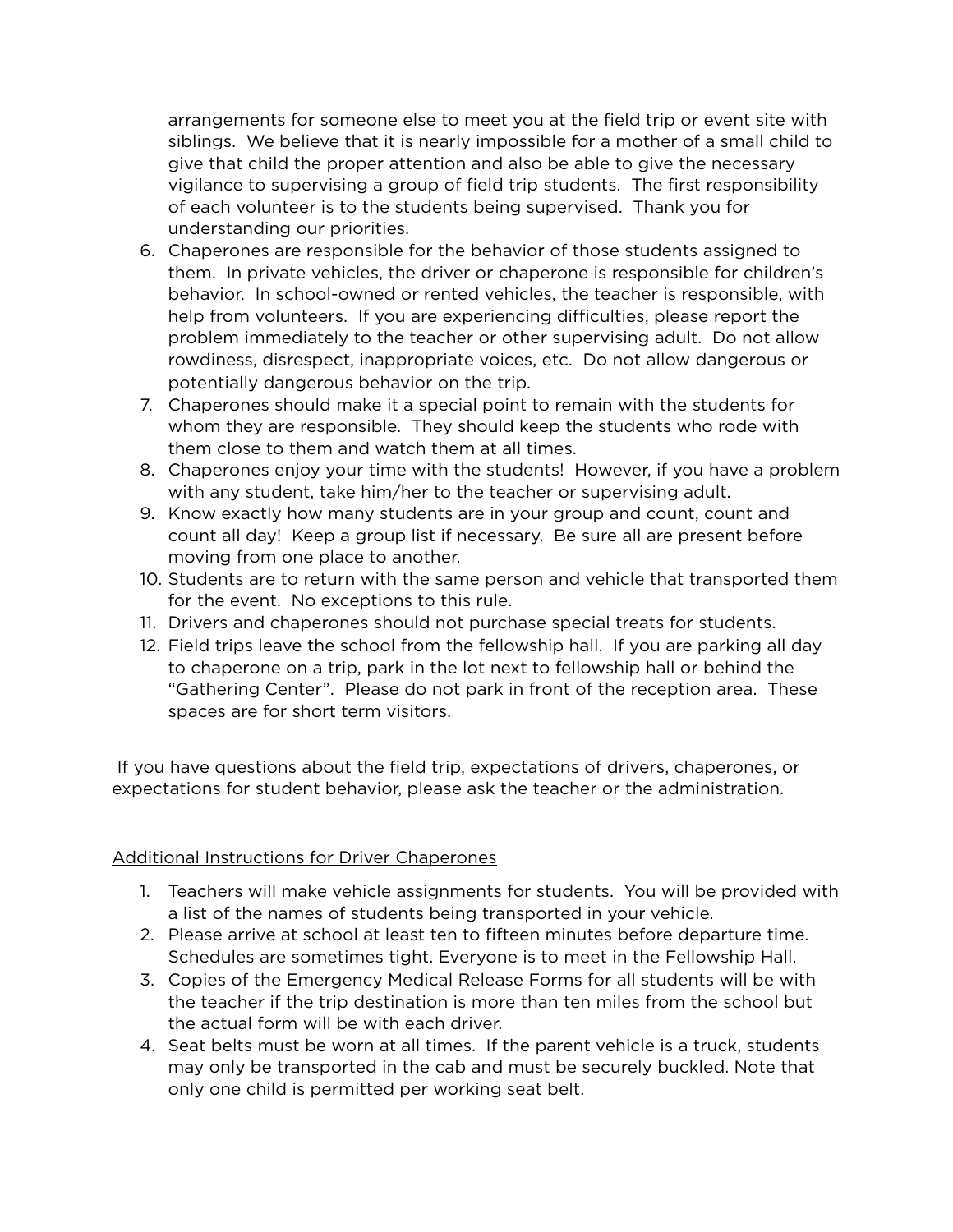- 5. Please be sure you understand the route to be taken. The teacher will provide maps and directions. Please follow the assigned route to and from the field trip.
- 6. FBCS expects you to obey all traffic laws including maintaining acceptable speed limits.
- 7. When traveling, cars will caravan together, as traffic permits for the safety of the caravan. Please do not pass the lead car or take side trips away from the caravan. Please obey all traffic rules.
- 8. Please call the school right away if you have car trouble or become lost. If someone has been hurt or ill, and the teacher is not readily available for consultation, please call the school or 911.
- 9. Students must enter and leave the vehicle from the curbside unless the vehicle is in a protected parking area or driveway.
- 10. Students must not be left unattended in a vehicle.
- 11. Students have been instructed to use quiet voices when talking and to keep their hands and feet to themselves. If any student does not cooperate, please inform the teacher. Students should not eat or drink in your car.

# Lunches

Hot lunches are available daily for elementary students (K - 8th grade). The monthly menu is available on the school website. Lunch tickets can be purchased by check, cash, credit card (service fee) or money order only at the reception area. No refunds will be given for absences. If the student has forgotten his/her lunch and has not reserved a hot lunch, an FBCS staff member will attempt to contact the student's parents UNTIL 9:30 AM. If a parent cannot be reached by 9:30 AM, the school will, either provide the student with an emergency hot lunch or order a hot lunch, for the cost of \$5.00. This charge is required to be paid by the next school day.

# SNACKS ELEMENTARY

FBCS has a time for daily snacks. When planning for a snack, be aware of hidden sources of sugar, high carbohydrates, refined sugars, fats and artificial sweeteners. FBCS will not provide snacks for children that have forgotten theirs.

Each student should bring water as their snack time drink. Water bottles must be labeled with student's name.

The education building has a "no nut" policy. Although, we cannot guarantee there are no nuts in the building, it is our goal due to many allergies.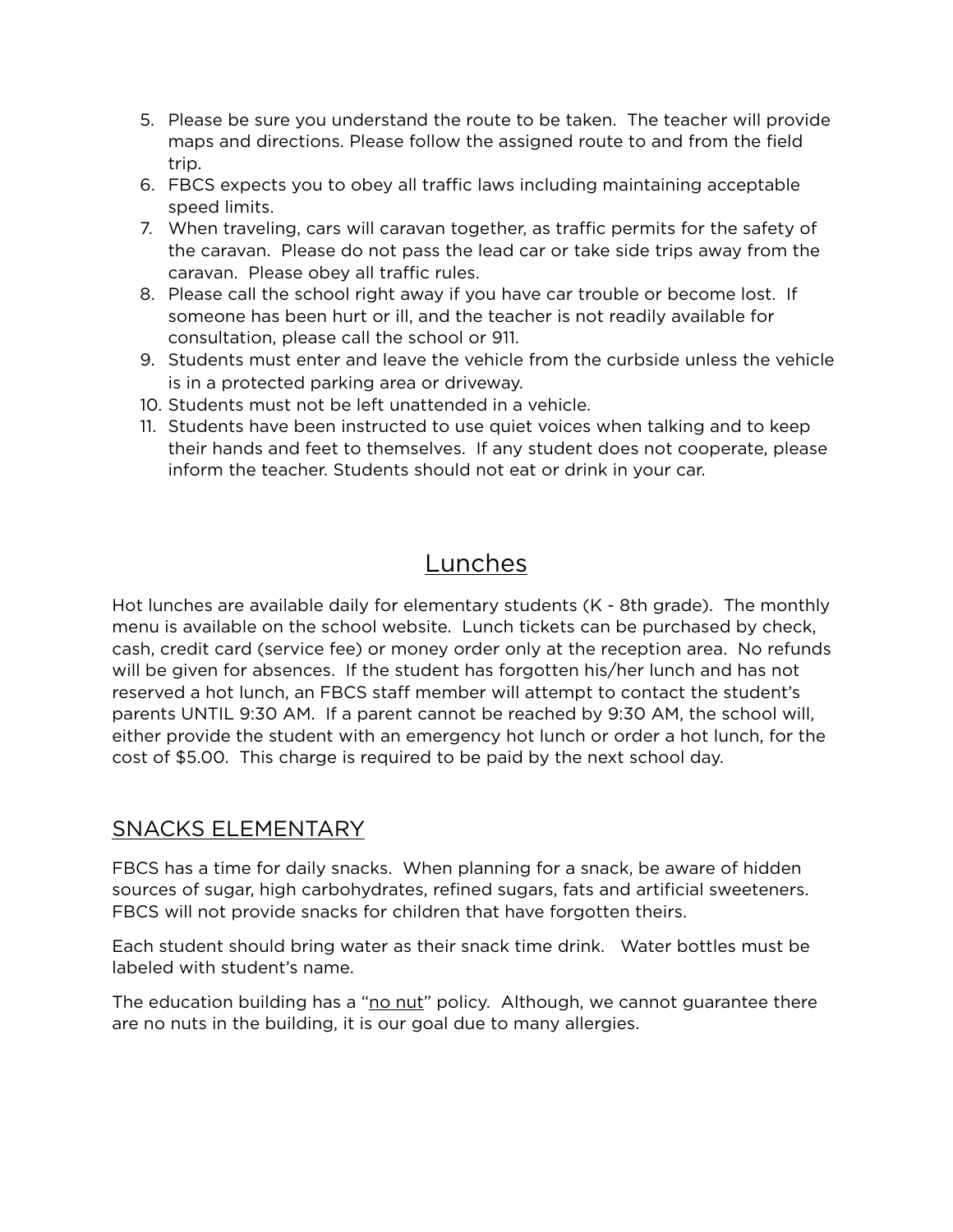# UNIFORMS

# UNIFORM GUIDELINES K-8th GRADE

Please refer to the website for the current year dress code policy.

# UNIFORM WARNINGS FOR K-8th GRADE

- 1st Warning Verbal
- 2nd Written Reminder
- 3rd Call/Email from Administration

# PRESCHOOL

# DRESS CODE

Dress your child in loose and comfortable clothes that are washable. Jeans, shorts or pants are preferable for girls because many of our activities are on the floor. If your child wears a dress, shorts or leggings must be worn underneath. We will spend some time outside each day, weather permitting. Please be sure that your child has warm clothing for cold days. We will go outside at least for a quick walk, unless the "feels like temperature" is below 32°. If the heat index is 90° or higher, we will have limited or shaded recess. For the safety and comfort of your child, we ask that he/she wears tennis shoes to school. No cowboy boots, sandals, flip flops, opened-toed shoes, dress shoes with slick soles or roller shoes can be worn. Be sure to label all coats, sweaters, hats, etc., with your child's full name.

# EXTENDED CARE PK2 (LUNCH BUNCH)

Extended Care is available for students enrolled in the two-year old classes only. Students need a lunch box with an ice pack. Refrigeration is not available. For the safety of our students with nut allergies, FBCS requires that you do not bring in any type of nut product including peanut butter into the school building. Write full name on lunch box or bag. The students will enjoy lunch and playtime between 12:00 PM - 1:00 P.M. The cost for this service is \$5.00 per day. The lunch and the \$5.00 is our indication that your child is staying for "Lunch Bunch." After 1:00 P.M. a late fee of \$3.00 for every five minutes will be assessed to provide for their care. The privilege of